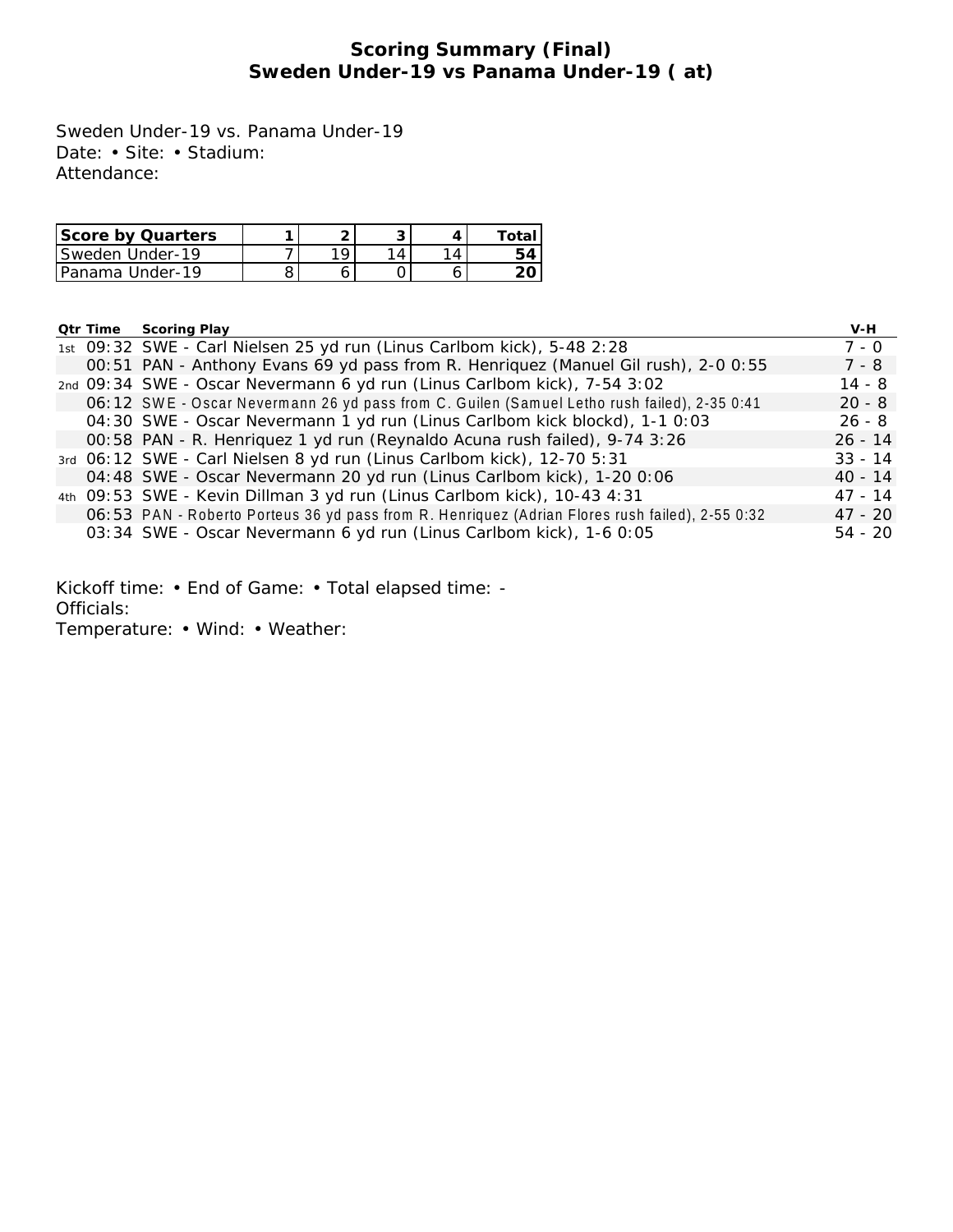## **Quickie Statistics (Final) Sweden Under-19 vs Panama Under-19 ( at)**

|                                  | <b>SWE</b>   | PAN           |
|----------------------------------|--------------|---------------|
| Score                            | 54           | 20            |
| <b>FIRST DOWNS</b>               | 15           | 15            |
| RUSHES-YARDS (NET)               | 42-153       | $21 - 26$     |
| PASSING YDS (NET)                | 116          | 310           |
| Passes Att-Comp-Int              | $14 - 9 - 0$ | $34 - 17 - 2$ |
| <b>TOTAL OFFENSE PLAYS-YARDS</b> | 56-269       | 55-336        |
| <b>Fumble Returns-Yards</b>      | $1 - 4$      | $0 - 0$       |
| Punt Returns-Yards               | $2 - 67$     | $0 - 0$       |
| Kickoff Returns-Yards            | $3 - 82$     | $7 - 175$     |
| Interception Returns-Yards       | $2 - 35$     | $0 - 0$       |
| Punts (Number-Avg)               | $2 - 40.0$   | $4 - 24.0$    |
| Fumbles-Lost                     | $2 - 2$      | $4 - 3$       |
| Penalties-Yards                  | $3 - 11$     | $7 - 59$      |
| Possession Time                  | 26:44        | 20:59         |
| <b>Third-Down Conversions</b>    | 4 of 11      | 4 of 11       |
| Fourth-Down Conversions          | $3$ of $4$   | $0$ of $2$    |
| Red-Zone Scores-Chances          | $6 - 7$      | $1 - 3$       |

### **Sweden Under-19 Panama Under-19**

| Rushing             |                 |                | No. Gain Loss Net TD       |                | Lg                   | Avg                  | Rushing                                                                                   |                | No. Gain Loss     |                   | Net TD         | La             | Avg      |
|---------------------|-----------------|----------------|----------------------------|----------------|----------------------|----------------------|-------------------------------------------------------------------------------------------|----------------|-------------------|-------------------|----------------|----------------|----------|
| Carl Nielsen        |                 | 18             | 7<br>116                   | 109            | $\overline{2}$<br>25 | 6.1                  | A. Marinelli                                                                              | 6              | 36                | 15<br>21          | $\mathbf{O}$   | 17             | 3.5      |
|                     | Oscar Nevermann | 6              | 50<br>0                    | 50             | 4<br>20              | 8.3                  | Manuel Gil                                                                                | 4              | 17                | 17<br>0           | 0              | 8              | 4.2      |
| J. Nilsson          |                 | 5              | 22<br>$\mathbf{O}$         | 22             | $\mathsf O$          | 5<br>4.4             | Reynaldo Acuna                                                                            | 2              | 5                 | 5<br>$\mathbf{O}$ | $\mathbf 0$    | $\mathfrak{Z}$ | 2.5      |
| Linus Carlbom       |                 | 1              | $\overline{4}$<br>$\Omega$ | $\overline{4}$ | $\mathbf{O}$         | 4<br>4.0             | Victor Castillo                                                                           | 1              | $\overline{4}$    | $\Omega$<br>4     | $\Omega$       | $\overline{4}$ | 4.0      |
| Passing             |                 | $C - A - I$    |                            | TD<br>Yds      |                      | Long Sack            | Passing                                                                                   | <u>C-A-I</u>   |                   | Yds TD Long Sack  |                |                |          |
| Kevin Dillman       |                 | $6 - 9 - 0$    |                            | 57<br>0        | 16                   | 1                    | R. Henriquez                                                                              | $17 - 34 - 2$  |                   | 310               | $\mathfrak{D}$ | 69             |          |
| C. Guilen           |                 | $3 - 5 - 0$    |                            | 59<br>1        | 26                   | 1                    |                                                                                           |                |                   |                   |                |                |          |
| Receiving           |                 | No.            | Yards                      | TD             | Long                 |                      | Receiving                                                                                 | No.            | Yards             | TD                | Long           |                |          |
| Robin Juhlin        |                 | 3              | 50                         | $\mathbf{O}$   | 26                   |                      | Anthony Evans                                                                             | 5              | 120               | $\mathbf{1}$      | 69             |                |          |
|                     | Oscar Nevermann | 2              | 29                         | 1              | 26                   |                      | Roberto Porteus                                                                           | 4              | 82                | $\mathbf{1}$      | 36             |                |          |
| J. Wahlgren         |                 | 2              | 21                         | 0              | 14                   |                      | Francisco Arias                                                                           | 3              | 29                | $\mathbf 0$       | 12             |                |          |
| Joel Bygg           |                 | 1              | 9                          | $\Omega$       | 9                    |                      | Ernesto Calvo                                                                             | $\overline{2}$ | 44                | $\Omega$          | 24             |                |          |
| Punting             |                 | No.            | Yds Avg Long In20          |                |                      | TВ                   | Punting                                                                                   | No.            | Yds Avg Long In20 |                   |                |                | ΤB       |
| Linus Carlbom       |                 | $\overline{2}$ | 80                         | 40.0           | 48                   | $\Omega$<br>$\Omega$ | Jaime Cifuentes                                                                           | 4              | 96                | 24.0              | 34             | 1              | $\Omega$ |
| Punt Returns        |                 |                | No. Yards                  | ТD             | Long                 |                      | Punt Returns                                                                              |                | No. Yards         | TD                | Long           |                |          |
|                     | Oscar Nevermann | $\mathcal{P}$  | 67                         | $\Omega$       | 54                   |                      |                                                                                           |                |                   |                   |                |                |          |
| <b>Kick Returns</b> |                 |                | No. Yards                  | TD             | Long                 |                      | <b>Kick Returns</b>                                                                       |                | No. Yards         | TD                | Long           |                |          |
| Robin Juhlin        |                 | 1              | 34                         | $\mathbf{O}$   | 34                   |                      | Manuel Gil                                                                                | 4              | 121               | 0                 | 62             |                |          |
|                     | Oscar Nevermann | 1              | 38                         | $\overline{O}$ | 38                   |                      | Anthony Evans                                                                             | 3              | 54                | $\mathbf{O}$      | 25             |                |          |
| Tackles             |                 | UA-A           | Total                      | Sacks          |                      | TFL                  | Tackles                                                                                   | $UA - A$       | Total             | Sacks             |                | TFL            |          |
| Anton Bengtsson     |                 | $4 - 4$        | 6.0                        | 0.0            |                      | 0.0                  | Gilberto Cano                                                                             | $8 - 1$        | 8.5               |                   | 1.0            | 2.0            |          |
| Olle Balksater      |                 | $4 - 1$        | 4.5                        | 0.0            |                      | 1.0                  | Alejando Boyd                                                                             | $7 - 3$        | 8.5               |                   | 0.0            | 1.5            |          |
| David Strobel       |                 | $4 - 1$        | 4.5                        | 0.0            |                      | 1.0                  | M. De Roche                                                                               | $6 - 4$        | 8.0               |                   | 0.0            | 0.5            |          |
| Qtr                 | Time            | Scoring Play   |                            |                |                      |                      |                                                                                           |                |                   |                   |                | V-H            |          |
| 1st                 | 09:32           |                |                            |                |                      |                      | SWE - Carl Nielsen 25 yd run (Linus Carlbom kick), 5-48 2:28                              |                |                   |                   |                | $7 - 0$        |          |
|                     | 00:51           |                |                            |                |                      |                      | PAN - Anthony Evans 69 yd pass from R. Henriquez (Manuel Gil rush), 2-0 0:55              |                |                   |                   |                | $7 - 8$        |          |
| 2nd                 | 09:34           |                |                            |                |                      |                      | SWE - Oscar Nevermann 6 yd run (Linus Carlbom kick), 7-54 3:02                            |                |                   |                   |                | $14 - 8$       |          |
|                     | 06:12           |                |                            |                |                      |                      | SWE - Oscar Nevermann 26 yd pass from C. Guilen (Samuel Letho rush failed), 2-35 0:41     |                |                   |                   |                | $20 - 8$       |          |
|                     | 04:30           |                |                            |                |                      |                      | SWE - Oscar Nevermann 1 yd run (Linus Carlbom kick blockd), 1-1 0:03                      |                |                   |                   |                | $26 - 8$       |          |
|                     | 00:58           |                |                            |                |                      |                      | PAN - R. Henriquez 1 yd run (Reynaldo Acuna rush failed), 9-74 3:26                       |                |                   |                   |                | $26 - 14$      |          |
| 3rd                 | 06:12           |                |                            |                |                      |                      | SWE - Carl Nielsen 8 yd run (Linus Carlbom kick), 12-70 5:31                              |                |                   |                   |                | $33 - 14$      |          |
|                     | 04:48           |                |                            |                |                      |                      | SWE - Oscar Nevermann 20 yd run (Linus Carlbom kick), 1-20 0:06                           |                |                   |                   |                | $40 - 14$      |          |
| 4th                 | 09:53           |                |                            |                |                      |                      | SWE - Kevin Dillman 3 yd run (Linus Carlbom kick), 10-43 4:31                             |                |                   |                   |                | $47 - 14$      |          |
|                     | 06:53           |                |                            |                |                      |                      | PAN - Roberto Porteus 36 yd pass from R. Henriquez (Adrian Flores rush failed), 2-55 0:32 |                |                   |                   |                | $47 - 20$      |          |
|                     | 03:34           |                |                            |                |                      |                      | SWE - Oscar Nevermann 6 yd run (Linus Carlbom kick), 1-6 0:05                             |                |                   |                   |                | $54 - 20$      |          |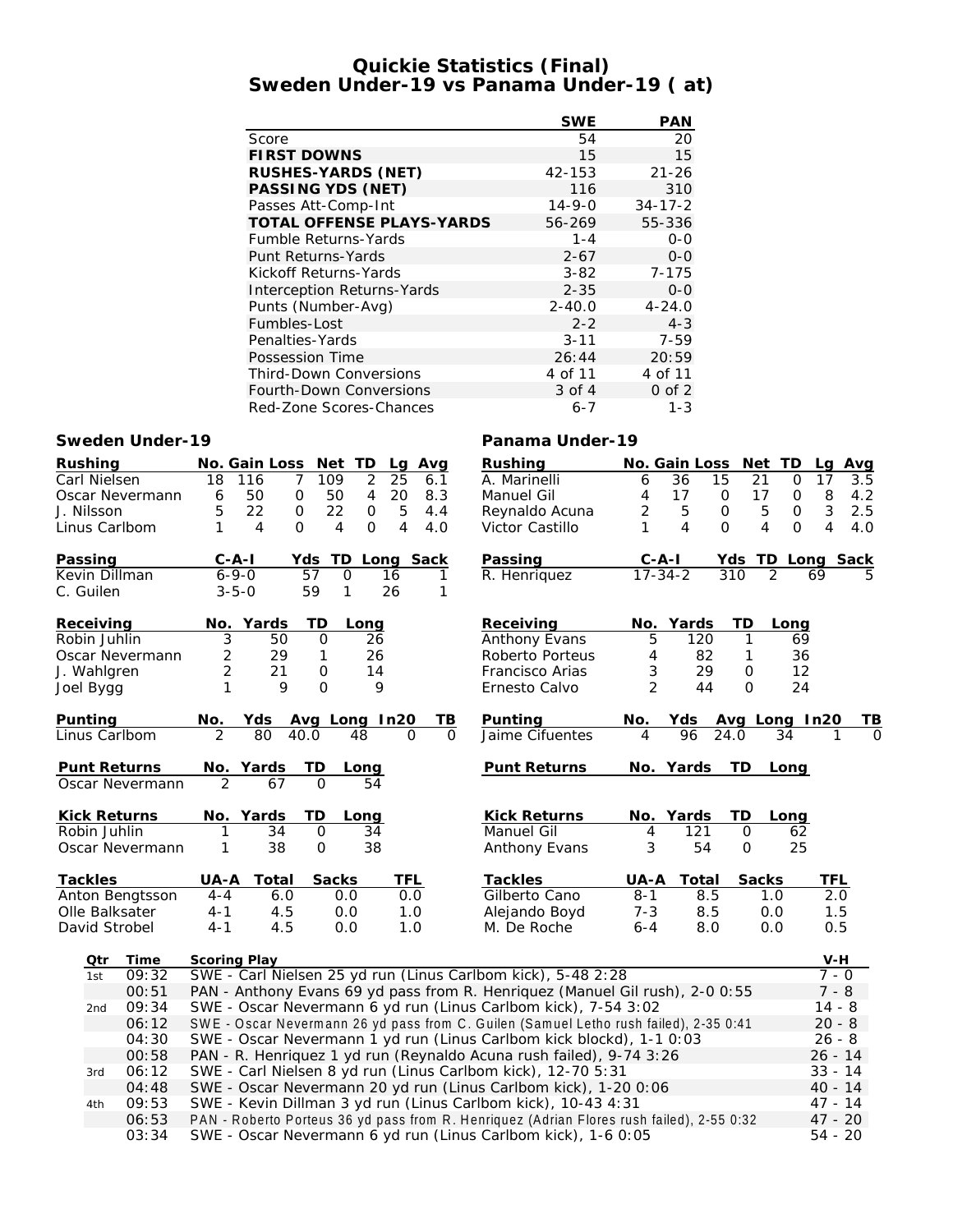# **Participation Report (Final) Sweden Under-19 vs Panama Under-19 ( at)**

### **Sweden Under-19**

**Panama Under-19**

| Pos       | ##           | <b>OFFENSE</b>                  | Pos       | ##             | <b>OFFENSE</b>         |
|-----------|--------------|---------------------------------|-----------|----------------|------------------------|
| QB        | 12           | C. Guilen                       | QB        | $\overline{2}$ | Ernesto Calvo          |
| RB        | 22           | Carl Nielsen                    | <b>RB</b> | 36             | A. Marinelli           |
| RB        | 14           | Samuel Letho                    | <b>RB</b> | 8              | Anthony Evans          |
| <b>WR</b> | 4            | Oscar Nevermann                 | <b>WR</b> | 11             | Roberto Porteus        |
| <b>WR</b> | $\mathbf{1}$ | Robin Juhlin                    | <b>WR</b> | 25             | Victor Castillo        |
| TE        | 37           | Linus Carlbom                   | TE        | 80             | <b>Adrian Flores</b>   |
| OL        | 51           | Dennis Wohlin                   | OL        | 51             | David Valdes           |
| OL        | 60           | Philip Hasler                   | OL        | 60             | Amir Lee               |
| OL        | 74           | Mark Rosenquist                 | OL        | 61             | Victor Nagakane        |
| OL        | 55           | Simon Schmidt                   | OL        | 76             | A. Davila              |
| OL        | 61           | Sebastian Schon                 | OL        | 77             | <b>Hector Cisneros</b> |
|           |              |                                 |           |                |                        |
| Pos       | ##           | <b>DEFENSE</b>                  | Pos       | ##             | <b>DEFENSE</b>         |
| DL        | 75           | T. Gottelib                     | DL        | 98             | Aaron Rodriguez        |
|           |              |                                 |           |                |                        |
| DL        | 44           | David Strobel                   | DL        | 99             | Juan Barrera           |
| DL        | 86           | Amir Garchi                     | DL        | 57             | Jaime Cifuentes        |
| DL        | 88           | Erik Tornblom                   | DL        | 72             | Gilberto Cano          |
| LB        | 39           | M. Malmquist                    | LB        | 31             | Xavier Ramos           |
| LB        | 33           | Marcus Grip                     | LB        | 54             | Gustavo Rosania        |
| LB        | 32           | Olle Balksater                  | LB        | 55             | Alejando Boyd          |
| DB        | 34           | Tobias Asp                      | DB        | 10             | Issac Ibarra           |
| DB        | 9            | Anton Bengtsson                 | DB        | 34             | Carlos Alvarez         |
| DB        | 25<br>27     | Erik Siljeholm<br>Robin Bahirei | DB<br>DB  | 27<br>28       | Sergio Moreno          |

Sweden Under-19: 2-Tim Berggren, 5-Linus Lindstrom, 6-Erik Karpmyr, 7-Bjorn Sundquist, 8-Rasmus Grim, 10-Kevin Dillman, 20-Joel Tsegaye, 21-Ibrahim Joaque, 24-J. Nilsson, 31-Adam Blom, 42-Johan Lindahl, 54-Carl Carlbark, 81-Nils Tuvlind, 82-Joel Bygg, 84-J. Wahlgren, 95-A. Wittberg, 99-J. Magnusson.

Panama Under-19: 3-Javier Salado, 4-Francisco Arias, 9-R. Henriquez, 12-Ramy Katz, 18-J. Aguilera, 20-Reynaldo Acuna, 22-Manuel Gil, 23-J. Samudio, 24-Agustin Medina, 50-Aldo Acosta, 52-A. Altamirano, 58-Gilberto Gibbs, 69-Asaf Walker, 88-Andrews Batista.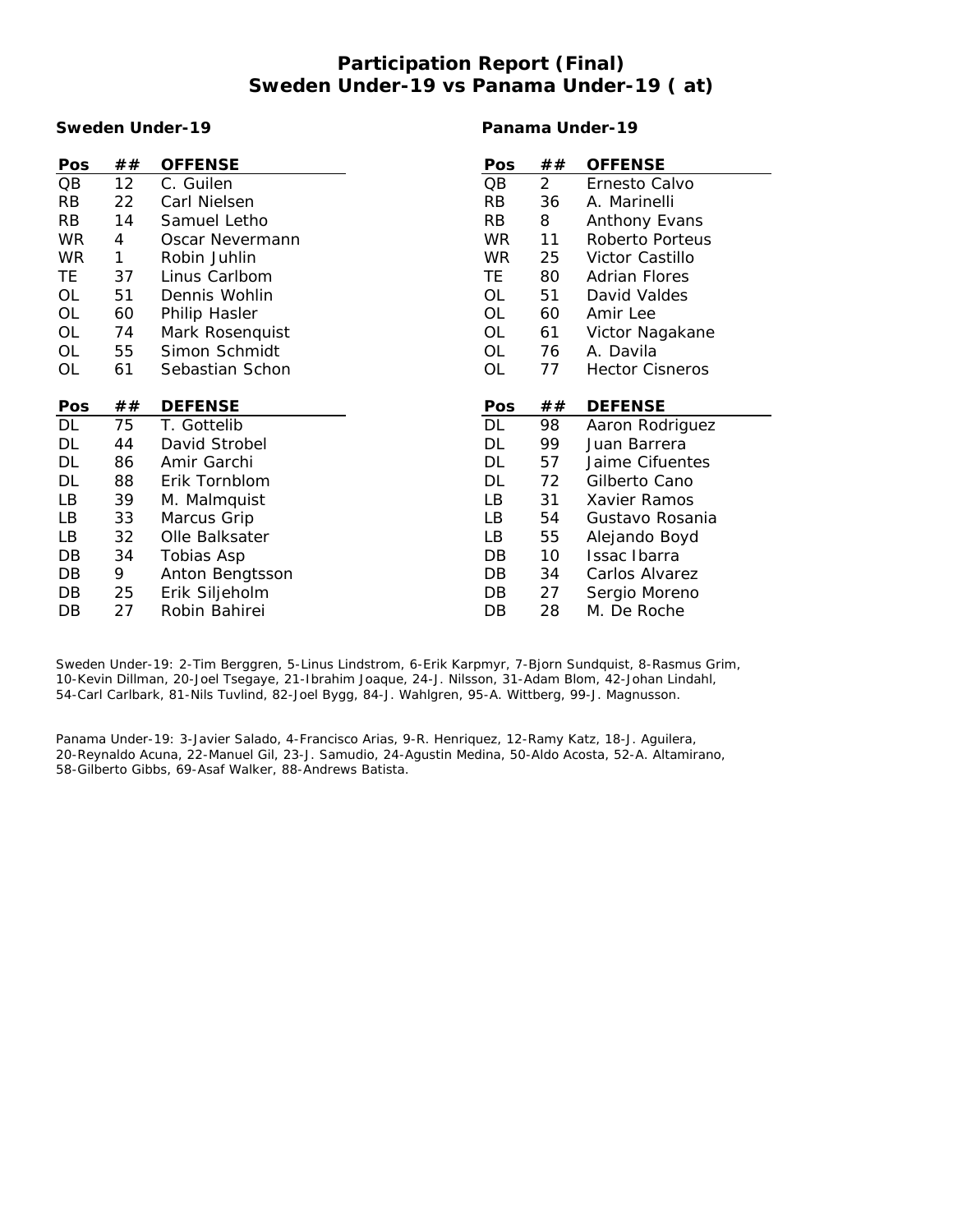## **Team Statistics (Final) Sweden Under-19 vs Panama Under-19 ( at)**

|                                                          | <b>SWE</b>        | <b>PAN</b>            |
|----------------------------------------------------------|-------------------|-----------------------|
| <b>FIRST DOWNS</b>                                       | 15                | 15                    |
| Rushing                                                  | 10                | 2                     |
| Passing                                                  | $\overline{4}$    | 12                    |
| Penalty                                                  | $\mathbf{1}$      | $\mathbf{1}$          |
| NET YARDS RUSHING                                        | 153               | 26                    |
| <b>Rushing Attempts</b>                                  | 42                | 21                    |
| Average Per Rush                                         | 3.6               | 1.2                   |
| Rushing Touchdowns                                       | 7                 | $\mathbf{1}$          |
| Yards Gained Rushing                                     | 205               | 63                    |
| Yards Lost Rushing                                       | 52                | 37                    |
| NET YARDS PASSING                                        | 116               | 310                   |
| Completions-Attempts-Int                                 | $9 - 14 - 0$      | $17 - 34 - 2$         |
| Average Per Attempt                                      | 8.3               | 9.1                   |
| Average Per Completion                                   | 12.9              | 18.2                  |
| Passing Touchdowns                                       | 1                 | 2                     |
| TOTAL OFFENSE YARDS                                      | 269               | 336                   |
| Total offense plays                                      | 56                | 55                    |
| Average Gain Per Play                                    | 4.8               | 6.1                   |
| Fumbles: Number-Lost                                     | $2 - 2$           | $4 - 3$               |
| Penalties: Number-Yards                                  | $3 - 11$          | $7 - 59$              |
| PUNTS-YARDS                                              | $2 - 80$          | 4-96                  |
| Average Yards Per Punt                                   | 40.0              | 24.0                  |
| Net Yards Per Punt                                       | 40.0              | 7.2                   |
| Inside 20                                                | 0                 | $\mathbf{1}$          |
| 50+ Yards                                                | 0                 | Ο                     |
| Touchbacks                                               | $\overline{O}$    | 0                     |
| Fair catch                                               | 0                 | Ο                     |
| KICKOFFS-YARDS                                           | 9-555             | $3 - 149$             |
| Average Yards Per Kickoff                                | 61.7              | 49.7                  |
| Net Yards Per Kickoff                                    | 40.0              | 22.3                  |
| Touchbacks                                               | 1                 | 0                     |
| Punt returns: Number-Yards-TD                            | $2 - 67 - 0$      | $0 - 0 - 0$           |
| Average Per Return                                       | 33.5              | 0.0                   |
| Kickoff returns: Number-Yds-TD                           | $3 - 82 - 0$      | $7 - 175 - 0$         |
| Average Per Return                                       | 27.3              | 25.0                  |
| Interceptions: Number-Yds-TD                             | $2 - 35 - 0$      | $0 - 0 - 0$           |
| Fumble Returns: Number-Yds-TD                            | $1 - 4 - 0$       | $0 - 0 - 0$           |
| Miscellaneous Yards                                      | $\Omega$          | 0                     |
| Possession Time                                          | 26:44             | 20:59                 |
| 1st Quarter                                              | 6:55              | 5:05                  |
| 2nd Quarter                                              | 4:08              | 7:52                  |
| 3rd Quarter                                              |                   | 3:42                  |
| 4th Quarter                                              | 8:01<br>7:40      | 4:20                  |
|                                                          |                   |                       |
| <b>Third-Down Conversions</b><br>Fourth-Down Conversions | 4 of 11<br>3 of 4 | 4 of 11<br>$0$ of $2$ |
|                                                          |                   | $1 - 3$               |
| Red-Zone Scores-Chances                                  | $6 - 7$           |                       |
| Touchdowns                                               | $6 - 7$           | $1 - 3$               |
| Field goals                                              | $0 - 7$           | $0 - 3$               |
| Sacks By: Number-Yards                                   | $5 - 18$          | $2 - 15$              |
| <b>PAT Kicks</b>                                         | $6 - 7$           | $0-0$                 |
| <b>Field Goals</b>                                       | $O-O$             | $O-O$                 |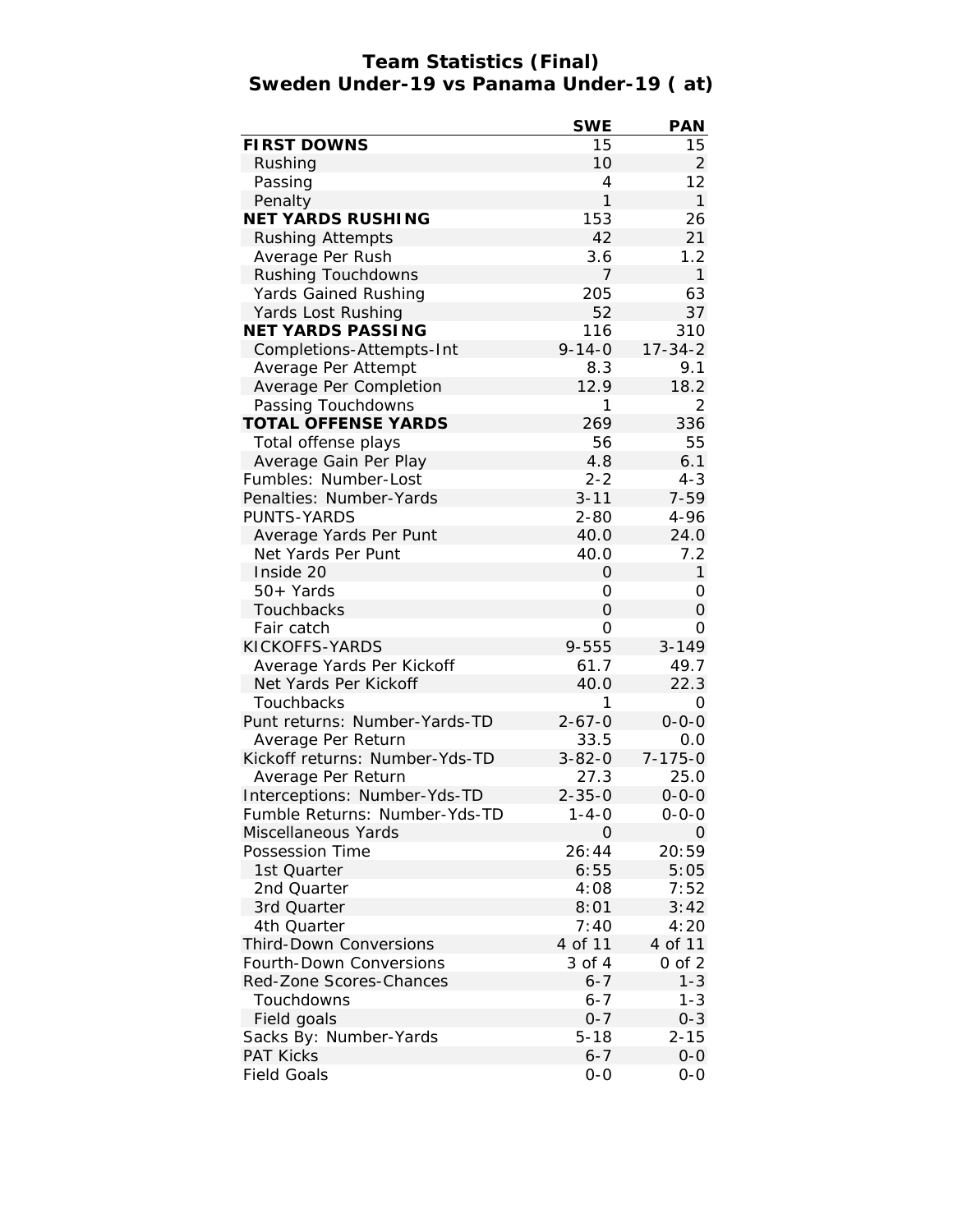# **Individual Statistics (Final) Sweden Under-19 vs Panama Under-19 ( at)**

## **Sweden Under-19 Panama Under-19**

| Rushing                | No. Gain Loss<br>Net TD<br>Avg<br>Lg                                                                                     | Rushing              | No. Gain Loss<br>Net TD<br>Avg<br>Lg                                                                 |
|------------------------|--------------------------------------------------------------------------------------------------------------------------|----------------------|------------------------------------------------------------------------------------------------------|
| Carl Nielsen           | 109<br>25<br>18<br>116<br>7<br>2<br>6.1                                                                                  | A. Marinelli         | 15<br>21<br>17<br>6<br>36<br>0<br>3.5                                                                |
| Oscar Nevermann        | 50<br>20<br>50<br>$\overline{4}$<br>8.3<br>6<br>0                                                                        | Manuel Gil           | 17<br>$\mathsf O$<br>8<br>4.2<br>4<br>17<br>0                                                        |
| J. Nilsson             | 22<br>22<br>5<br>5<br>$\mathbf{O}$<br>$\mathbf 0$<br>4.4                                                                 | Reynaldo Acuna       | 3<br>2<br>5<br>$\mathbf 0$<br>5<br>$\Omega$<br>2.5                                                   |
| Linus Carlbom          | 1<br>4<br>$\mathbf{O}$<br>$\overline{4}$<br>4<br>4.0<br>0                                                                | Victor Castillo      | $\overline{4}$<br>1<br>$\overline{4}$<br>$\mathbf 0$<br>$\overline{4}$<br>$\Omega$<br>4.0            |
| Adam Blom              | 2<br>3<br>$\mathbf{O}$<br>2.0<br>4<br>4<br>0                                                                             | R. Henriquez         | 8<br>1<br>22<br>$-2.6$<br>$-21$<br>1<br>1                                                            |
| <b>Bjorn Sundquist</b> | 4<br>$\mathbf 0$<br>3<br>0.0<br>4<br>$\mathsf O$<br>4                                                                    | Totals               | 21<br>63<br>37<br>26<br>1.2<br>1<br>17                                                               |
| Anton Bengtsson        | 1<br>$\mathbf 0$<br>$-1$<br>1<br>$\mathbf{O}$<br>$\mathsf{O}$<br>$-1.0$                                                  |                      |                                                                                                      |
| Kevin Dillman          | 3<br>5<br>8<br>$-3$<br>3<br>$-1.0$<br>$\mathbf{1}$                                                                       |                      |                                                                                                      |
| C. Guilen              | $\overline{2}$<br>32<br>$-32$<br>0<br>$0 - 16.0$<br>0                                                                    |                      |                                                                                                      |
| Totals                 | 205<br>52<br>$\overline{7}$<br>3.6<br>42<br>153<br>25                                                                    |                      |                                                                                                      |
| Passing                | $C - A - I$<br>TD<br>Long Sack<br>Yds                                                                                    | Passing              | $C - A - I$<br>TD Long<br>Sack<br>Yds                                                                |
| Kevin Dillman          | $6 - 9 - 0$<br>57<br>$\mathsf{O}$<br>16<br>1                                                                             | R. Henriquez         | $17 - 34 - 2$<br>$\overline{2}$<br>310<br>69<br>$\overline{5}$                                       |
| C. Guilen              | $3 - 5 - 0$<br>59<br>26<br>1<br>1                                                                                        | Totals               | $\overline{5}$<br>$\overline{2}$<br>69<br>$17 - 34 - 2$<br>310                                       |
| Totals                 | 1<br>26<br>$\overline{2}$<br>$9 - 14 - 0$<br>116                                                                         |                      |                                                                                                      |
|                        |                                                                                                                          |                      |                                                                                                      |
| Receiving              | Yards<br>TD<br>No.<br>Long                                                                                               | Receiving            | No. Yards<br>TD<br>Long                                                                              |
| Robin Juhlin           | 3<br>50<br>$\Omega$<br>26                                                                                                | Anthony Evans        | 5<br>120<br>69<br>1                                                                                  |
| Oscar Nevermann        | 2<br>29<br>26<br>1                                                                                                       | Roberto Porteus      | 4<br>82<br>36<br>1                                                                                   |
| J. Wahlgren            | $\overline{2}$<br>21<br>14<br>0                                                                                          | Francisco Arias      | 3<br>29<br>12<br>0                                                                                   |
| Joel Bygg              | 1<br>9<br>$\mathsf{O}\xspace$<br>9                                                                                       | Ernesto Calvo        | $\overline{c}$<br>44<br>24<br>$\mathbf{O}$                                                           |
| Tim Berggren           | 1<br>7<br>7<br>$\mathsf O$                                                                                               | Manuel Gil           | $\overline{2}$<br>3<br>6<br>$\mathbf{O}$                                                             |
| Totals                 | 9<br>116<br>$\mathbf{1}$<br>$\overline{26}$                                                                              | <b>Adrian Flores</b> | $\mathbf{1}$<br>29<br>$\overline{29}$<br>$\mathsf{O}$                                                |
|                        |                                                                                                                          | Totals               | $\overline{2}$<br>17<br>310<br>69                                                                    |
|                        |                                                                                                                          |                      |                                                                                                      |
| Punting                | Avg Long In20<br>No.<br>Yds<br><u>ТВ</u>                                                                                 | Punting              | Yds<br>Avg Long In20<br>No.<br>ΤB                                                                    |
| Linus Carlbom          | $\overline{2}$<br>80<br>40.0<br>48<br>$\mathsf{O}$<br>$\mathsf{O}\xspace$                                                | Jaime Cifuentes      | 96<br>24.0<br>4<br>34<br>$\circ$<br>1                                                                |
| Totals                 | $\overline{2}$<br>$\overline{\mathrm{o}}$<br>$\overline{O}$<br>80<br>40.0<br>48                                          | Totals               | $\overline{4}$<br>24.0<br>96<br>34<br>$\mathbf{1}$<br>O                                              |
|                        |                                                                                                                          |                      |                                                                                                      |
|                        | Kickoff<br>Punt<br>Intercept                                                                                             |                      | Punt<br>Kickoff<br>Intercept                                                                         |
| Returns                | Lg No Yds<br>No Yds<br>Lg No Yds<br>Lg                                                                                   | Returns              | Lg No Yds Lg No Yds<br>No Yds<br>$\overline{Lg}$                                                     |
| Oscar Nevermann        | $\overline{2}$<br>38<br>38<br>67<br>54<br>$\mathbf{1}$<br>$\mathbf{O}$<br>$\mathbf 0$<br>$\mathbf 0$                     | Manuel Gil           | 4 1 2 1<br>62<br>$\mathbf 0$<br>$\mathbf{O}$<br>$\mathbf 0$<br>$\overline{O}$<br>$\overline{O}$<br>0 |
| Marcus Grip            | $\mathsf{O}\xspace$<br>$\mathbf 0$<br>$\circ$<br>$\mathbf{1}$<br>20<br>20<br>$\mathsf{O}$<br>$\mathsf{O}$<br>$\mathbf 0$ | Anthony Evans        | 25<br> 0 <br>3<br>54<br>0<br>$\mathsf{O}\xspace$<br>$\overline{O}$<br>$\mathsf O$<br>$\mathsf O$     |
| Tobias Asp             | $\mathsf{O}$<br>$\mathbf 0$<br>$\mathsf{O}$<br>$\mathbf 0$<br>15<br>15<br>0<br>$\overline{0}$<br>$\mathbf{1}$            | Totals               | $\overline{0}$<br>$\mathbf{O}$<br>$\Omega$<br>$\overline{O}$<br> 0 <br>7 1 7 5<br>62<br>$\mathbf 0$  |
| J. Nilsson             | 0<br>$\mathsf{O}$<br>$\mathbf 0$<br>10<br>10<br>$\mathsf{O}$<br>1<br>$\mathbf 0$<br>$\mathbf 0$                          |                      |                                                                                                      |
| Robin Juhlin           | 34<br>0<br>$\mathsf O$<br>34<br>0<br>1<br>$\mathsf O$<br>$\mathsf O$<br>O                                                |                      |                                                                                                      |
| Totals                 | $\overline{2}$<br>$\overline{3}$<br>82<br>38<br>$\overline{2}$<br>$\overline{35}$<br>67<br>54<br>$\overline{20}$         |                      |                                                                                                      |
|                        |                                                                                                                          |                      |                                                                                                      |
| Field goals            | Time<br>Dist<br>Result<br>Qtr                                                                                            | Field goals          | Time<br>Dist<br>Qtr<br>Result                                                                        |
|                        | Yards                                                                                                                    |                      |                                                                                                      |
| <b>Kickoffs</b>        | TB<br>No.<br><b>OB</b><br>Avg                                                                                            | <b>Kickoffs</b>      | Yards<br>TB<br>$\overline{OB}$<br>No.<br>Avg                                                         |
| Linus Carlbom          | 9<br>555<br>61.7<br>1                                                                                                    | Jaime Cifuentes      | 49.7<br>3<br>149<br>$\Omega$<br>$\Omega$                                                             |
| All-purpose            | PR<br>IR.<br>Total<br>Run<br>Rcv<br>KR                                                                                   | All-purpose          | <b>PR</b><br>IR<br>Total<br>Run<br>Rcv<br>KR.                                                        |
| Oscar Nevermann        | 67<br>50<br>29<br>38<br>0<br>184                                                                                         | Anthony Evans        | 174<br>0<br>120<br>54<br>0<br>$\mathbf 0$                                                            |
| Carl Nielsen           | 109<br>109<br>$\mathsf{O}$<br>$\mathsf{O}$<br>$\mathsf{O}$<br>0                                                          | Manuel Gil           | 17<br>$\boldsymbol{6}$<br>121<br>144<br>0<br>0                                                       |
| Robin Juhlin           | $\mathsf O$<br>50<br>34<br>$\mathsf{O}\xspace$<br>84<br>O                                                                | Roberto Porteus      | 82<br>$\mathbf 0$<br>82<br>O<br>0<br>0                                                               |
| J. Nilsson             | 32<br>22<br>10<br>$\mathsf{O}$<br>$\mathsf{O}$<br>$\mathsf{O}$                                                           | Ernesto Calvo        | 44<br>44<br>0<br>$\mathbf{O}$<br>$\mathbf{O}$<br>$\overline{O}$                                      |

FUMBLES: Sweden Under-19-C. Guilen 2-2. Panama Under-19-A. Marinelli 1-1; Manuel Gil 1-1; Reynaldo Acuna 1-1; R. Henriquez 1-0.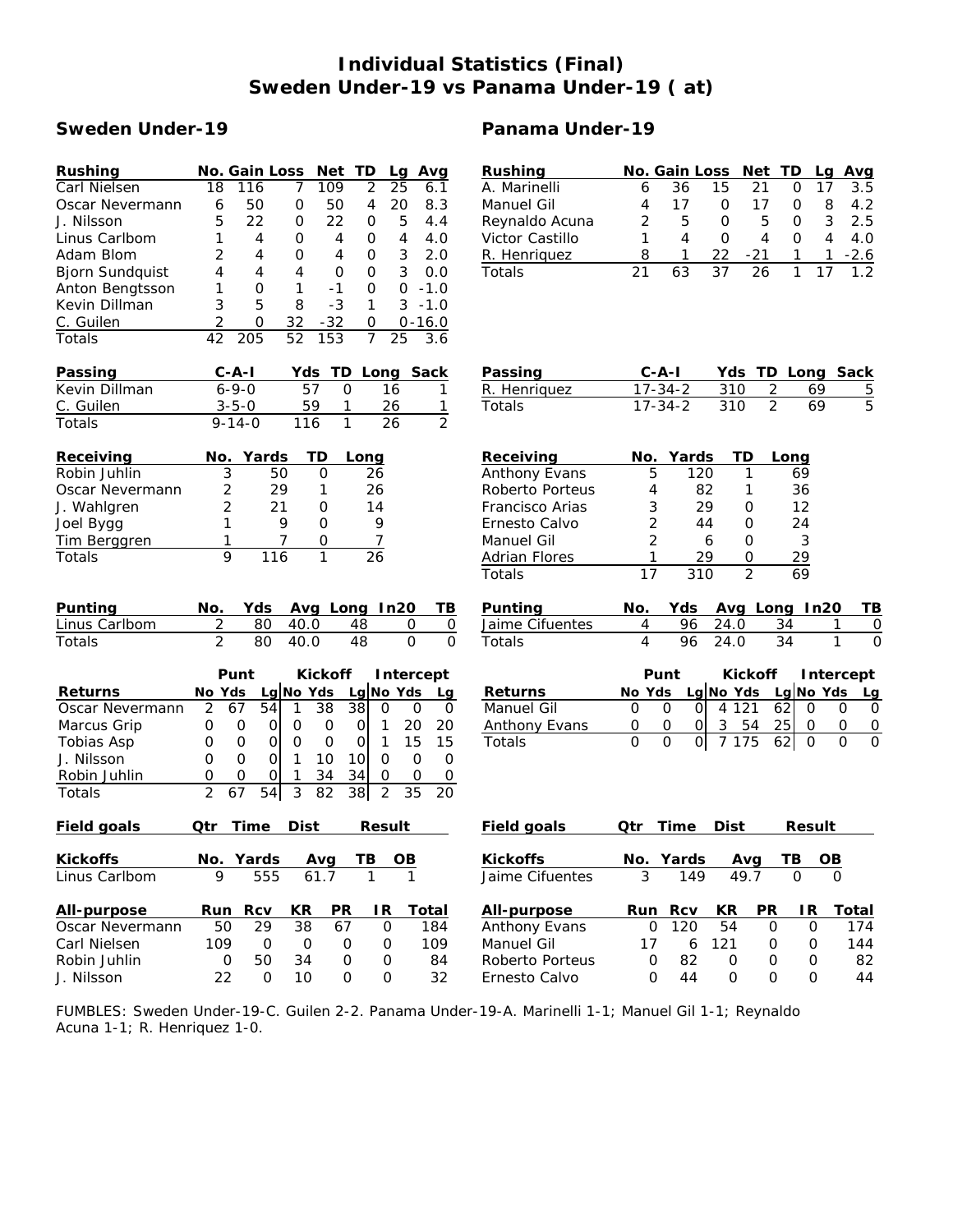## **Defensive Statistics (Final) Sweden Under-19 vs Panama Under-19 ( at)**

| #              | Sweden Under-19            | Solo           |                     |             | Ast Total Sacks-Yds      | TFL-Yds                  |                               |                          | FF FR-Yds Int-Yds BrUp |                          | <b>Blks</b>                    | QBH                              |
|----------------|----------------------------|----------------|---------------------|-------------|--------------------------|--------------------------|-------------------------------|--------------------------|------------------------|--------------------------|--------------------------------|----------------------------------|
| 9              | Anton Bengtsson            | $\overline{4}$ | 4                   | 6.0         |                          | $\overline{a}$           | $\overline{a}$                | $1 - 0$                  |                        |                          |                                |                                  |
|                | 44 David Strobel           | 4              | $\mathbf{1}$        | 4.5         |                          | $1.0 - 4$                | $\mathbf{1}$                  | $\overline{a}$           |                        |                          |                                | 1                                |
|                | 32 Olle Balksater          | 4              | 1                   | 4.5         | $\sim$                   | $1.0 - 2$                | 1                             | $\overline{a}$           |                        | ÷.                       |                                |                                  |
| 6              | Erik Karpmyr               | 3              | $\Omega$            | 3.0         | $\overline{\phantom{a}}$ |                          | $\blacksquare$                |                          |                        |                          |                                |                                  |
|                | 21 Ibrahim Joaque          | $\overline{2}$ | 1                   | 2.5         | $\overline{\phantom{a}}$ | $\overline{\phantom{a}}$ | $\overline{a}$                | $\sim$                   | L.                     | 1                        | $\overline{\phantom{a}}$       |                                  |
|                | 75 T. Gottelib             | $\overline{2}$ | 1                   | 2.5         | $1.5 - 4$                | $1.5 - 4$                |                               |                          |                        |                          |                                |                                  |
| 8              | Rasmus Grim                | $\overline{2}$ | 1                   | 2.5         | $\overline{\phantom{a}}$ | ÷.                       | ÷,                            | ä,                       |                        | ÷.                       | $\overline{\phantom{a}}$       |                                  |
| 7 <sup>7</sup> | <b>Bjorn Sundquist</b>     | $\overline{2}$ | $\mathbf{O}$        | 2.0         | $\overline{\phantom{a}}$ |                          |                               |                          |                        |                          |                                |                                  |
|                | 27 Robin Bahirei           | $\overline{2}$ | 0                   | 2.0         | $1.0 - 0$                | ÷,                       | $\overline{\phantom{a}}$      | $\overline{a}$           |                        | ÷,                       | $\overline{\phantom{a}}$       |                                  |
| 5              | Linus Lindstrom            | $\mathbf{1}$   | $\overline{2}$      | 2.0         |                          |                          |                               |                          |                        |                          |                                |                                  |
|                | 25 Erik Siljeholm          | $\mathbf{1}$   | $\mathbf{1}$        | 1.5         | $1.5 - 4$                | $1.5 - 4$                | $\overline{a}$                | $1 - 0$                  | $\bar{a}$              | ÷.                       | $\overline{\phantom{a}}$       |                                  |
|                | 42 Johan Lindahl           | $\mathbf{1}$   | $\Omega$            | 1.0         |                          |                          |                               |                          |                        |                          |                                |                                  |
|                | 39 M. Malmquist            | $\mathbf{1}$   | $\mathsf{O}$        | 1.0         | $\mathbb{Z}^2$           | $\overline{\phantom{a}}$ | $\bar{a}$                     | $\overline{a}$           | $\overline{a}$         | $\overline{a}$           | $\overline{\phantom{a}}$       |                                  |
|                | 34 Tobias Asp              | $\mathbf{1}$   | $\overline{O}$      | 1.0         | $\blacksquare$           |                          | $\overline{a}$                | $1 - 4$                  | $1 - 15$               |                          |                                |                                  |
| 4              | Oscar Nevermann            | 1              | 0                   | 1.0         | ÷.                       | $\overline{a}$           | 1                             | $\overline{\phantom{a}}$ | L.                     | ÷.                       | $\blacksquare$                 |                                  |
|                | 20 Joel Tsegaye            | $\Omega$       | $\overline{2}$      | 1.0         | $0.5 - 5$                | $0.5 - 5$                | $\overline{a}$                |                          |                        |                          |                                |                                  |
|                | 54 Carl Carlbark           | O              | 1                   | 0.5         |                          |                          | $\overline{a}$                | $\bar{a}$                | $\bar{a}$              | ÷.                       | $\overline{a}$                 |                                  |
|                | 99 J. Magnusson            | $\overline{O}$ | $\mathbf{1}$        | 0.5         | $0.5 - 5$                | $0.5 - 5$                | $\frac{1}{2}$                 |                          |                        |                          |                                |                                  |
|                | 33 Marcus Grip             | $\mathsf O$    | $\mathsf{O}\xspace$ | 0.0         |                          |                          | $\sim$                        | $\bar{a}$                | $1 - 20$               | $\overline{a}$           | ÷.                             |                                  |
|                | 95 A. Wittberg             | $\Omega$       | $\overline{O}$      | 0.0         |                          |                          |                               |                          |                        | $\mathbf{1}$             |                                |                                  |
|                | Totals                     | 31             | 16                  | 39.0        | $5.0 - 18$               | $6.0 - 24$               | $\overline{3}$                | $3 - 4$                  | $2 - 35$               | $\overline{2}$           | $\overline{0}$                 | $\overline{1}$                   |
|                |                            |                |                     |             |                          |                          |                               |                          |                        |                          |                                |                                  |
|                |                            |                |                     |             |                          |                          |                               |                          |                        |                          |                                |                                  |
| #              | Panama Under-19            | Solo           |                     |             | Ast Total Sacks-Yds      | TFL-Yds                  | FF                            | FR-Yds                   | Int-Yds                | BrUp                     | <b>Blks</b>                    | QBH                              |
|                | 72 Gilberto Cano           | 8              | $\mathbf{1}$        | 8.5         | $1.0 - 7$                | $2.0 - 11$               | $\mathbf{1}$                  |                          |                        |                          | 1                              |                                  |
|                | 55 Alejando Boyd           | $\overline{7}$ | 3                   | 8.5         |                          | $1.5 - 5$                | $\blacksquare$                |                          |                        |                          |                                |                                  |
|                | 28 M. De Roche             | 6              | 4                   | 8.0         | $\overline{\phantom{a}}$ | $0.5 - 2$                | $\overline{a}$                | L                        | ÷.                     | $\overline{a}$           | ÷.                             |                                  |
|                | 98 Aaron Rodriguez         | 3              | 1                   | 3.5         | $\overline{\phantom{a}}$ | $\overline{a}$           | $\blacksquare$                |                          |                        |                          |                                |                                  |
|                | 54 Gustavo Rosania         | $\overline{c}$ | 2                   | 3.0         | $\overline{\phantom{a}}$ | $\overline{\phantom{0}}$ | L,                            |                          |                        | $\overline{\phantom{0}}$ | $\overline{\phantom{a}}$       |                                  |
|                | 69 Asaf Walker             | $\overline{2}$ | $\mathcal{O}$       | 2.0         |                          |                          |                               |                          |                        |                          |                                |                                  |
|                | 24 Agustin Medina          | $\overline{2}$ | $\mathbf 0$         | 2.0         | $\overline{\phantom{a}}$ |                          |                               |                          |                        | ä,                       | ÷.                             |                                  |
|                | 31 Xavier Ramos            | 1              | $\mathbf{1}$        | 1.5         |                          |                          |                               |                          |                        |                          |                                |                                  |
|                | 60 Amir Lee                | $\mathbf{1}$   | $\mathbf 0$         | 1.0         | ÷.                       | $\overline{a}$           | L,                            | ÷,                       | L,                     | ÷                        | $\overline{\phantom{a}}$       |                                  |
|                | 57 Jaime Cifuentes         | $\mathbf{1}$   | $\Omega$            | 1.0         | $1.0 - 8$                | $1.0 - 8$                |                               |                          |                        |                          |                                |                                  |
|                | 18 J. Aguilera             | $\mathbf{1}$   | 0                   | 1.0         | $\overline{\phantom{a}}$ | ä,                       | ÷,                            | ä,                       |                        | ÷,                       | $\overline{\phantom{a}}$       |                                  |
|                | 23 J. Samudio              | $\mathbf{1}$   | $\overline{O}$      | 1.0         |                          |                          |                               |                          |                        |                          |                                |                                  |
|                | 34 Carlos Alvarez          | 1              | $\mathsf{O}\xspace$ | 1.0         | $\overline{\phantom{a}}$ | ÷                        | $\overline{\phantom{a}}$      | L.                       |                        | ÷                        | $\overline{\phantom{a}}$       |                                  |
|                | 52 A. Altamirano           | $\mathbf{1}$   | $\overline{O}$      | 1.0         |                          |                          | $\overline{a}$                | $1 - 0$                  |                        |                          |                                |                                  |
|                | 10 Issac Ibarra            | 1              | 0                   | 1.0         | $\overline{\phantom{a}}$ | ÷.                       | $\overline{a}$                | $\overline{\phantom{a}}$ | ÷.                     | ÷.                       | $\overline{a}$                 |                                  |
|                | 25 Victor Castillo         | $\mathbf{1}$   | $\overline{O}$      | 1.0         |                          |                          |                               |                          |                        |                          |                                |                                  |
|                | 58 Gilberto Gibbs          | 0              | $\mathbf{1}$        | 0.5         |                          |                          |                               |                          |                        |                          |                                |                                  |
|                | 50 Aldo Acosta             | $\Omega$       | $\mathbf{1}$        | 0.5         |                          |                          |                               |                          |                        |                          |                                |                                  |
|                | 27 Sergio Moreno<br>Totals | 0<br>39        | 0<br>14             | 0.0<br>46.0 | $2.0 - 15$               | $5.0 - 26$               | $\overline{\phantom{a}}$<br>1 | $1 - 0$<br>$2 - 0$       | $0-0$                  | 1<br>1                   | $\blacksquare$<br>$\mathbf{1}$ | $\blacksquare$<br>$\overline{0}$ |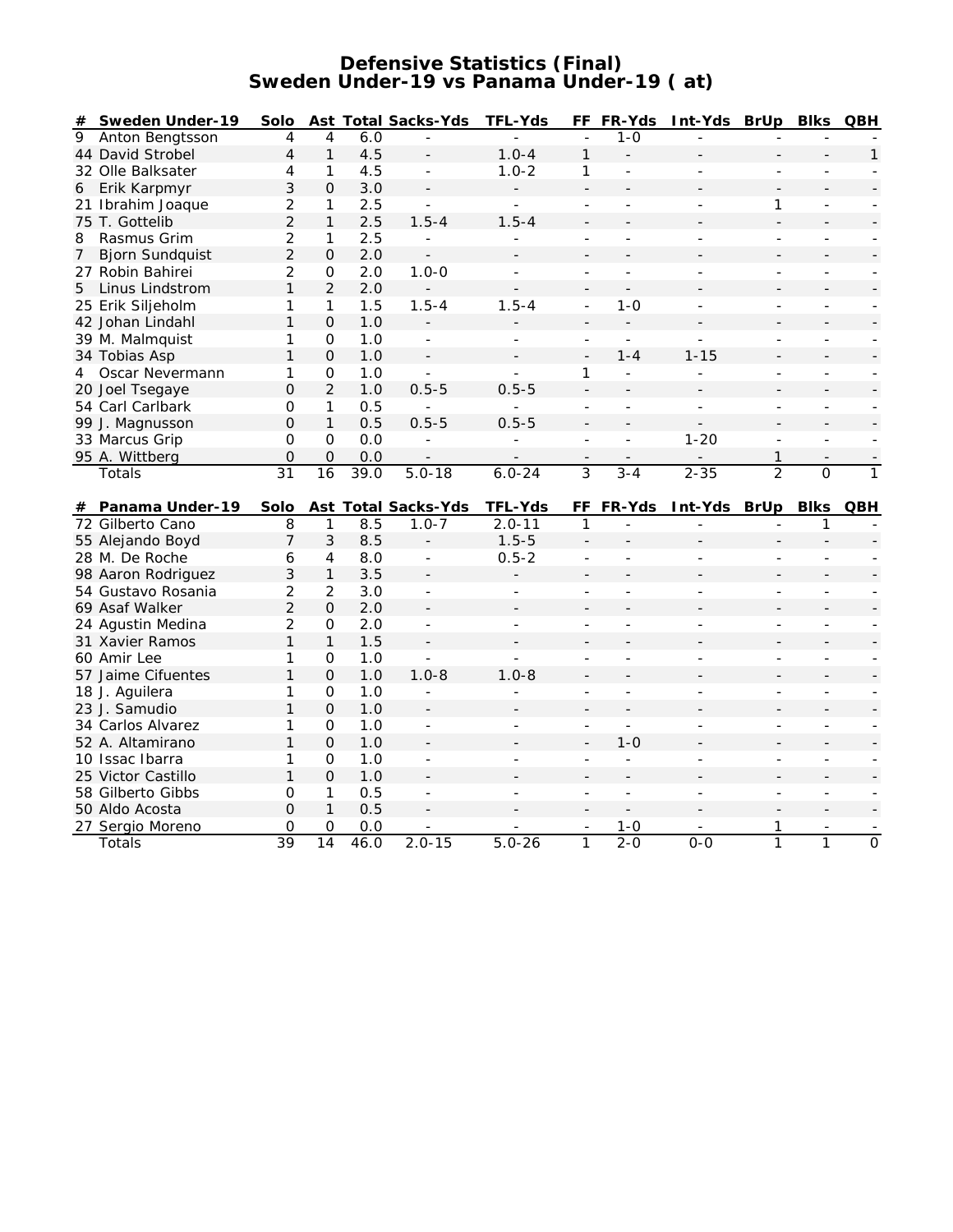# **Drive Chart (By Team) (Final) Sweden Under-19 vs Panama Under-19 ( at)**

| Drive Started |                 |                  |       |               |                  | Drive Ended | Consumed    |                                       |            |
|---------------|-----------------|------------------|-------|---------------|------------------|-------------|-------------|---------------------------------------|------------|
| Team          | Otr             | Spot             | Time  | Obtained      | Spot             | Time        | How lost    | Yds<br>PI<br>$\overline{\phantom{a}}$ | <b>TOP</b> |
| <b>SWE</b>    | 1st             | P48              | 12:00 | Kickoff       | P <sub>O</sub> O | 09:32       | *TOUCHDOWN  | 5.<br>48<br>$\sim$                    | 2:28       |
| <b>SWE</b>    |                 | S <sub>15</sub>  | 06:20 | Punt          | S22              | 05:02       | Fumble      | $4 - 7$                               | 1:18       |
| <b>SWE</b>    |                 | S <sub>12</sub>  | 04:04 | <b>Fumble</b> | S21              | 01:46       | Punt        | 3<br>9<br>$\overline{\phantom{0}}$    | 2:18       |
| <b>SWE</b>    |                 | S46              | 00:36 | Kickoff       | P <sub>O</sub> O | 09:34       | *TOUCHDOWN  | 7 - 54                                | 3:02       |
| <b>SWE</b>    | 2 <sub>nd</sub> | P35              | 06:53 | Punt          | P <sub>00</sub>  | 06:12       | *TOUCHDOWN  | $2 - 35$                              | 0:41       |
| <b>SWE</b>    |                 | P <sub>O</sub> 1 | 04:33 | Punt          | P <sub>O</sub> O | 04:30       | *TOUCHDOWN  | $\overline{\phantom{a}}$              | 0:03       |
| <b>SWE</b>    |                 | S30              | 00:52 | Kickoff       | S30              | 00:00       | End of half | 2<br>- 0                              | 0:52       |
| <b>SWE</b>    | 3rd             | S <sub>30</sub>  | 11:43 | Fumble        | P <sub>O</sub> O | 06:12       | *TOUCHDOWN  | 12<br>70<br>$\overline{\phantom{a}}$  | 5:31       |
| <b>SWE</b>    |                 | P <sub>20</sub>  | 04:54 | Fumble        | P <sub>O</sub> O | 04:48       | *TOUCHDOWN  | -20<br>$\equiv$                       | 0:06       |
| <b>SWE</b>    |                 | P43              | 02:24 | Punt          | POO              | 09:53       | *TOUCHDOWN  | 10<br>$-43$                           | 4:31       |
| <b>SWE</b>    | 4th             | P <sub>26</sub>  | 09:20 | Interception  | P45              | 07:25       | Fumble      | (19)<br>4<br>$\overline{\phantom{a}}$ | 1:55       |
| <b>SWE</b>    |                 | <b>S50</b>       | 06:51 | Kickoff       | S48              | 04:32       | Punt        | (2)<br>3<br>$\overline{\phantom{a}}$  | 2:19       |
| <b>SWE</b>    |                 | PO <sub>6</sub>  | 03:39 | Interception  | P <sub>00</sub>  | 03:34       | *TOUCHDOWN  | 6<br>$-$                              | 0:05       |
| <b>SWE</b>    |                 | S <sub>03</sub>  | 01:12 | Downs         | <b>S10</b>       | 00:00       | End of half | - 7<br>$\overline{\phantom{a}}$       | 1:12       |

|                        | 1st     | 2nd     | 3rd     | 4th     | 1st   | 2nd     |          |
|------------------------|---------|---------|---------|---------|-------|---------|----------|
| Sweden Under-19        | Otr     | Otr     | ∩tr     | ∩tr     | Half  | Half    | Total    |
| Time of possession     | 06:55   | 04:08   | 08:01   | 07:40   | 11:03 | 15:41   | 26:44    |
| 3rd down conversions   | $1 - 3$ | $0 - 1$ | $3 - 4$ | $O - 3$ | 1 - 4 | $3 - 7$ | $4 - 11$ |
| Average field position | S31     | P36     | P45     | P45     | S45   | P45     | S50      |
| 4th down conversions   | റ-റ     | 1 - 1   | 1 - 1   | 1-2     | 1 - 1 | $2 - 3$ | $3 - 4$  |

| <b>Drive Started</b> |                 |                 |       |          |                 |       | Drive Ended   | Consumed                              |            |  |
|----------------------|-----------------|-----------------|-------|----------|-----------------|-------|---------------|---------------------------------------|------------|--|
| Team                 | Otr             | Spot            | Time  | Obtained | Spot            | Time  | How lost      | Yds<br>PI<br>$\overline{\phantom{a}}$ | <b>TOP</b> |  |
| <b>PAN</b>           | 1st             | P36             | 09:24 | Kickoff  | S49             | 06:20 | Punt          | $5 - 15$                              | 3:04       |  |
| <b>PAN</b>           |                 | S22             | 05:02 | Fumble   | S <sub>12</sub> | 04:04 | <b>Fumble</b> | $3 - 10$                              | 0:58       |  |
| <b>PAN</b>           |                 | P30             | 01:46 | Punt     | P30             | 00:51 | *TOUCHDOWN    | $2 - 0$                               | 0:55       |  |
| <b>PAN</b>           | 2 <sub>nd</sub> | P <sub>20</sub> | 09:34 | Kickoff  | P <sub>21</sub> | 06:53 | Punt          | $6 -$                                 | 2:41       |  |
| <b>PAN</b>           |                 | P31             | 06:04 | Kickoff  | P <sub>26</sub> | 04:33 | Punt          | (5)<br>3<br>$\overline{\phantom{a}}$  | 1:31       |  |
| <b>PAN</b>           |                 | P <sub>26</sub> | 04:24 | Kickoff  | <b>S00</b>      | 00:58 | *TOUCHDOWN    | $9 -$<br>74                           | 3:26       |  |
| <b>PAN</b>           | 3rd             | S36             | 12:00 | Kickoff  | S30             | 11:43 | Fumble        | 0<br>- 6                              | 0:17       |  |
| <b>PAN</b>           |                 | P <sub>28</sub> | 06:03 | Kickoff  | P <sub>24</sub> | 04:54 | Fumble        | 3<br>(4)<br>$-$                       | 1:09       |  |
| <b>PAN</b>           |                 | P <sub>25</sub> | 04:39 | Kickoff  | P37             | 02:24 | Punt          | 12<br>6<br>$\overline{\phantom{a}}$   | 2:15       |  |
| <b>PAN</b>           | 4th             | P <sub>16</sub> | 09:46 | Kickoff  | P27             | 09:20 | Interception  | $2 - 11$                              | 0:26       |  |
| <b>PAN</b>           |                 | P45             | 07:25 | Fumble   | <b>S00</b>      | 06:53 | *TOUCHDOWN    | $2 - 55$                              | 0:32       |  |
| <b>PAN</b>           |                 | P <sub>20</sub> | 04:32 | Punt     | IP18            | 03:39 | Interception  | (2)<br>4 -                            | 0:53       |  |
| <b>PAN</b>           |                 | <b>P40</b>      | 03:34 | Kickoff  | S03             | 01:12 | Downs         | -57<br>10<br>$\overline{\phantom{a}}$ | 2:22       |  |

|                        | 1st     | 2nd     | 3rd     | 4th     | 1st     | 2nd             |          |
|------------------------|---------|---------|---------|---------|---------|-----------------|----------|
| Panama Under-19        | ∩tr     | ∩tr     | ่ ว†r   | ∩tr     | Half    | Half            | Total    |
| Time of possession     | 05:05   | 07:52   | 03:42   | 04:20   | 12:57   | 08:02           | 20:59    |
| 3rd down conversions   | $0 - 2$ | $2 - 4$ | $1 - 2$ | $1 - 3$ | $2 - 6$ | $2 - 5$         | $4 - 11$ |
| Average field position | P48     | P25     | P26     | P30     | P36     | P <sub>29</sub> | P32      |
| 4th down conversions   | 0-0     | റ-റ     | റ-റ     | $0 - 2$ | 0-0     | $0 - 2$         | በ-2      |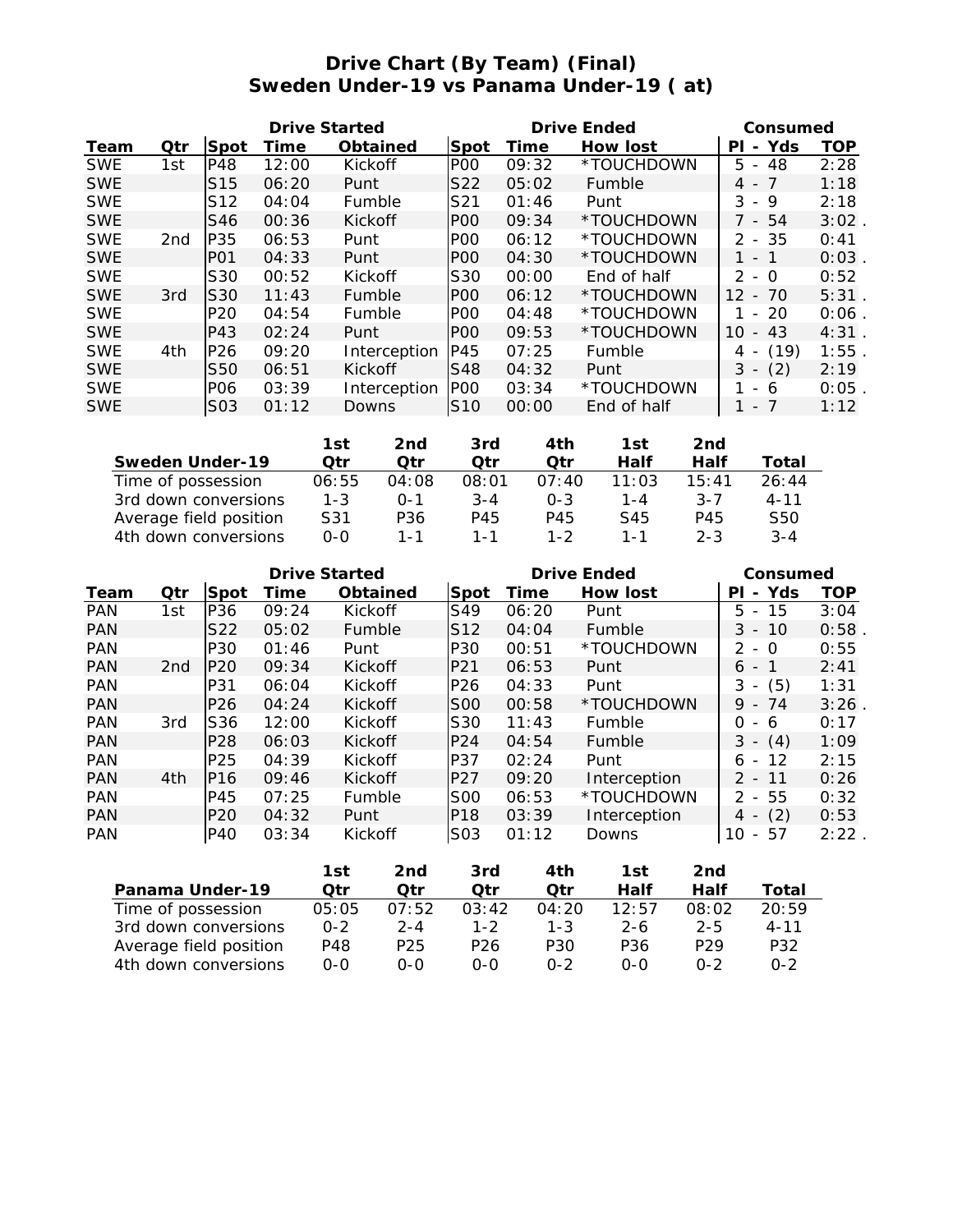# **Drive Chart (By Quarter) (Final) Sweden Under-19 vs Panama Under-19 ( at)**

|            |                 |                 | <b>Drive Started</b> |              |                  | Drive Ended | Consumed     |                                                 |            |
|------------|-----------------|-----------------|----------------------|--------------|------------------|-------------|--------------|-------------------------------------------------|------------|
| Team       | Qtr             | Spot            | Time                 | Obtained     | Spot             | Time        | How lost     | PI - Yds                                        | <b>TOP</b> |
| <b>SWE</b> | 1st             | P48             | 12:00                | Kickoff      | P <sub>O</sub>   | 09:32       | *TOUCHDOWN   | 5<br>48<br>$\sim$                               | 2:28       |
| <b>PAN</b> |                 | P36             | 09:24                | Kickoff      | S49              | 06:20       | Punt         | $5 - 15$                                        | 3:04       |
| <b>SWE</b> |                 | S <sub>15</sub> | 06:20                | Punt         | S22              | 05:02       | Fumble       | $\overline{7}$<br>4<br>$\overline{\phantom{a}}$ | 1:18       |
| <b>PAN</b> |                 | S22             | 05:02                | Fumble       | S12              | 04:04       | Fumble       | 3<br>10<br>$\overline{\phantom{a}}$             | 0:58       |
| <b>SWE</b> |                 | S12             | 04:04                | Fumble       | S21              | 01:46       | Punt         | 3<br>$-9$                                       | 2:18       |
| <b>PAN</b> |                 | <b>P30</b>      | 01:46                | Punt         | P30              | 00:51       | *TOUCHDOWN   | $2 - 0$                                         | 0:55       |
| <b>SWE</b> |                 | S46             | 00:36                | Kickoff      | P <sub>O</sub> O | 09:34       | *TOUCHDOWN   | $7 - 54$                                        | 3:02       |
| <b>PAN</b> | 2 <sub>nd</sub> | P <sub>20</sub> | 09:34                | Kickoff      | P21              | 06:53       | Punt         | $6 - 1$                                         | 2:41       |
| <b>SWE</b> |                 | P35             | 06:53                | Punt         | P <sub>O</sub>   | 06:12       | *TOUCHDOWN   | 2<br>- 35                                       | 0:41       |
| <b>PAN</b> |                 | P31             | 06:04                | Kickoff      | P26              | 04:33       | Punt         | $3 - (5)$                                       | 1:31       |
| <b>SWE</b> |                 | <b>PO1</b>      | 04:33                | Punt         | P <sub>O</sub>   | 04:30       | *TOUCHDOWN   | 1<br>1<br>$\overline{\phantom{a}}$              | 0:03       |
| <b>PAN</b> |                 | P26             | 04:24                | Kickoff      | <b>S00</b>       | 00:58       | *TOUCHDOWN   | 9<br>74<br>$\sim$                               | 3:26       |
| <b>SWE</b> |                 | S30             | 00:52                | Kickoff      | S30              | 00:00       | End of half  | $2 - 0$                                         | 0:52       |
| <b>PAN</b> | 3rd             | S36             | 12:00                | Kickoff      | S30              | 11:43       | Fumble       | $0 - 6$                                         | 0:17       |
| <b>SWE</b> |                 | S30             | 11:43                | Fumble       | P <sub>O</sub> O | 06:12       | *TOUCHDOWN   | 12<br>70<br>$\overline{\phantom{a}}$            | 5:31       |
| <b>PAN</b> |                 | P <sub>28</sub> | 06:03                | Kickoff      | P <sub>24</sub>  | 04:54       | Fumble       | 3<br>(4)<br>$\overline{\phantom{a}}$            | 1:09       |
| <b>SWE</b> |                 | P <sub>20</sub> | 04:54                | Fumble       | PO <sub>O</sub>  | 04:48       | *TOUCHDOWN   | $1 -$<br>20                                     | 0:06       |
| <b>PAN</b> |                 | P25             | 04:39                | Kickoff      | P37              | 02:24       | Punt         | 12<br>$6 -$                                     | 2:15       |
| <b>SWE</b> |                 | P43             | 02:24                | Punt         | PO <sub>O</sub>  | 09:53       | *TOUCHDOWN   | $10 - 43$                                       | 4:31       |
| <b>PAN</b> | 4th             | P <sub>16</sub> | 09:46                | Kickoff      | P27              | 09:20       | Interception | $2 - 11$                                        | 0:26       |
| <b>SWE</b> |                 | P26             | 09:20                | Interception | P45              | 07:25       | Fumble       | 4 -<br>(19)                                     | 1:55       |
| <b>PAN</b> |                 | P45             | 07:25                | Fumble       | <b>S00</b>       | 06:53       | *TOUCHDOWN   | $2 - 55$                                        | 0:32       |
| <b>SWE</b> |                 | <b>S50</b>      | 06:51                | Kickoff      | S48              | 04:32       | Punt         | 3<br>(2)<br>$\overline{\phantom{a}}$            | 2:19       |
| <b>PAN</b> |                 | P <sub>20</sub> | 04:32                | Punt         | P18              | 03:39       | Interception | $4 - (2)$                                       | 0:53       |
| <b>SWE</b> |                 | P <sub>06</sub> | 03:39                | Interception | P <sub>O</sub> O | 03:34       | *TOUCHDOWN   | 1<br>6<br>$\overline{\phantom{a}}$              | 0:05       |
| <b>PAN</b> |                 | <b>P40</b>      | 03:34                | Kickoff      | S03              | 01:12       | Downs        | $10 - 57$                                       | 2:22       |
| <b>SWE</b> |                 | S03             | 01:12                | Downs        | S10              | 00:00       | End of half  | $1 - 7$                                         | 1:12       |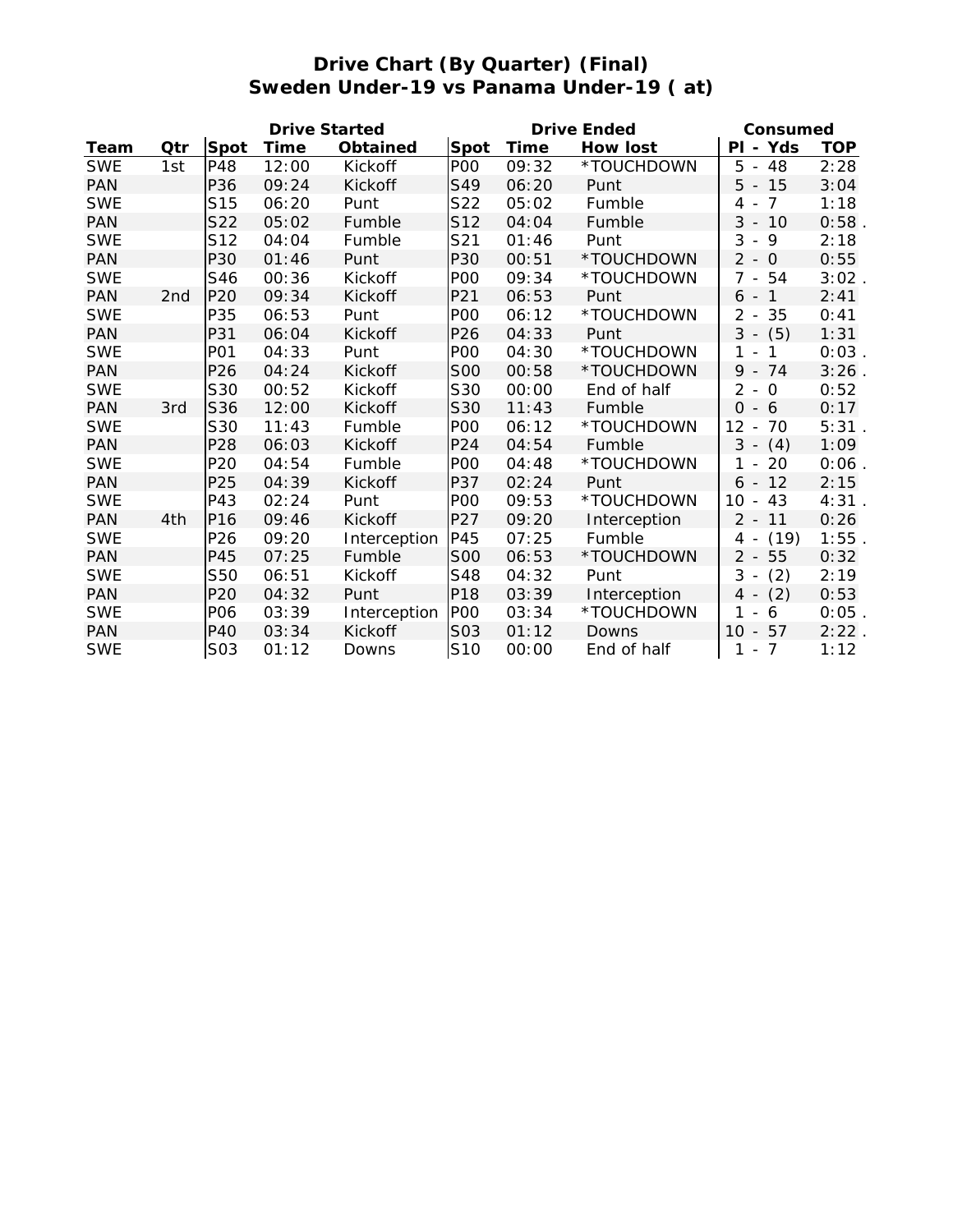# **Play-by-Play Summary (1st quarter) Sweden Under-19 vs Panama Under-19 ( at)**

| 1-10 SWE 30                  | PAN ball on PAN30.<br>Jaime Cifuentes kickoff 56 yards to the SWE14, Oscar Nevermann return 38 yards to the                                                                   |                |
|------------------------------|-------------------------------------------------------------------------------------------------------------------------------------------------------------------------------|----------------|
|                              | PAN48 (Gilberto Cano).                                                                                                                                                        |                |
| 1-10 PAN 48                  | Carl Nielsen rush for 9 yards to the PAN39 (Alejando Boyd).                                                                                                                   |                |
| <b>PAN 39</b><br>$2 - 1$     | Carl Nielsen rush for 5 yards to the PAN34, 1ST DOWN SWE (M. De Roche).                                                                                                       | R1             |
| 1-10 PAN 34<br>2-5<br>PAN 29 | J. Nilsson rush for 5 yards to the PAN29 (Gustavo Rosania; M. De Roche).<br>J. Nilsson rush for 4 yards to the PAN25 (Carlos Alvarez).                                        |                |
| 3-1 PAN 25                   | Carl Nielsen rush for 25 yards to the PANO, 1ST DOWN SWE, TOUCHDOWN, clock 09:32.                                                                                             | R <sub>2</sub> |
| 1-G<br><b>PAN 03</b>         | Linus Carlbom kick attempt good.                                                                                                                                              |                |
|                              | Sweden Under-19 7, Panama Under-19 0                                                                                                                                          |                |
|                              | 5 plays, 48 yards, 2:36                                                                                                                                                       |                |
|                              | Linus Carlbom kickoff 59 yards to the PAN11, Anthony Evans return 25 yards to the PAN36                                                                                       |                |
|                              | (Bjorn Sundquist).<br>PANAMA UNDER-19 drive start at 09:24.                                                                                                                   |                |
| 1-10 PAN 36                  | Manuel Gil rush for 2 yards to the PAN38 (Olle Balksater).                                                                                                                    |                |
| <b>PAN 38</b><br>$2 - 8$     | A. Marinelli rush for 13 yards to the SWE49, 1ST DOWN PAN (David Strobel; Anton Bengtsson).                                                                                   | R <sub>1</sub> |
| 1-10 SWE 49                  | Manuel Gil rush for no gain to the SWE49 (David Strobel).                                                                                                                     |                |
| 2-10 SWE 49                  | A. Marinelli rush for 2 yards to the SWE47 (M. Malmquist).                                                                                                                    |                |
| 3-8 SWE 47                   | R. Henriquez rush for loss of 2 yards to the SWE49 (Olle Balksater).                                                                                                          |                |
| 4-10 SWE 49                  | Jaime Cifuentes punt 34 yards to the SWE15, out-of-bounds.                                                                                                                    |                |
|                              | 5 plays, 15 yards, 3:04                                                                                                                                                       |                |
| 1-10 SWE 15                  | SWEDEN UNDER-19 drive start at 06:20.                                                                                                                                         | R <sub>3</sub> |
| 1-10 SWE 34                  | Carl Nielsen rush for 19 yards to the SWE34, 1ST DOWN SWE, out-of-bounds (Gilberto Cano).<br>Carl Nielsen rush for loss of 3 yards to the SWE31 (M. De Roche; Alejando Boyd). |                |
| 2-13 SWE 31                  | C. Guilen pass incomplete to Nils Tuvlind, dropped pass.                                                                                                                      |                |
| 3-13 SWE 31                  | C. Guilen sacked for loss of 7 yards to the SWE24 (Gilberto Cano), fumble by C. Guilen                                                                                        |                |
|                              | recovered by PAN A. Altamirano at SWE22.                                                                                                                                      |                |
|                              | 4 plays, 7 yards, 1:18                                                                                                                                                        |                |
|                              | PANAMA UNDER-19 drive start at 05:02, timeout Sweden Under-19, clock 05:02.                                                                                                   |                |
| 1-10 SWE 22                  | R. Henriquez pass incomplete to Francisco Arias.                                                                                                                              |                |
| 2-10 SWE 22                  | Manuel Gil rush for 7 yards to the SWE15 (Anton Bengtsson).                                                                                                                   |                |
| 3-3 SWE 15                   | Reynaldo Acuna rush for 3 yards to the SWE12, fumble forced by Olle Balksater, fumble by<br>Reynaldo Acuna recovered by SWE Anton Bengtsson at SWE12.                         |                |
|                              | 3 plays, 10 yards, 0:58                                                                                                                                                       |                |
|                              | SWEDEN UNDER-19 drive start at 04:04.                                                                                                                                         |                |
| 1-10 SWE 12                  | Carl Nielsen rush for 1 yard to the SWE13 (Alejando Boyd; Aaron Rodriguez).                                                                                                   |                |
| <b>SWE 13</b><br>2-9         | C. Guilen pass complete to Tim Berggren for 7 yards to the SWE20 (M. De Roche).                                                                                               |                |
| <b>SWE 20</b><br>$3 - 2$     | Carl Nielsen rush for 1 yard to the SWE21 (Gustavo Rosania).                                                                                                                  |                |
| $4 - 1$<br><b>SWE 21</b>     | Timeout Sweden Under-19, clock 01:54.                                                                                                                                         |                |
| <b>SWE 21</b><br>4 - 1       | Linus Carlbom punt 48 yards to the PAN31, downed.                                                                                                                             |                |
|                              | 3 plays, 9 yards, 2:18<br>PANAMA UNDER-19 drive start at 01:46.                                                                                                               |                |
| 1-10 PAN 31                  | A. Marinelli rush for no gain to the PAN31 (David Strobel).                                                                                                                   |                |
| 2-10 PAN 31                  | R. Henriquez pass complete to Anthony Evans for 69 yards to the SWE0, 1ST DOWN PAN,                                                                                           | P <sub>2</sub> |
|                              | TOUCHDOWN, clock 00:51.                                                                                                                                                       |                |
| 1-G SWE 03                   | Manuel Gil rush attempt good.                                                                                                                                                 |                |
|                              | Panama Under-19 8, Sweden Under-19 7                                                                                                                                          |                |
| <b>PAN 30</b><br>1-G         | PAN ball on PAN30.                                                                                                                                                            |                |
|                              | 2 plays, 0 yards, 1:10<br>Jaime Cifuentes kickoff 58 yards to the SWE12, Robin Juhlin return 34 yards to the SWE46                                                            |                |
|                              | (Aqustin Medina).                                                                                                                                                             |                |
|                              | SWEDEN UNDER-19 drive start at 00:36.                                                                                                                                         |                |
| 1-10 SWE 46                  | Carl Nielsen rush for 3 yards to the SWE49 (Aaron Rodriguez)                                                                                                                  |                |
|                              | END OF 1st QUARTER: Panama Under-19 8, Sweden Under-19 7                                                                                                                      |                |
|                              |                                                                                                                                                                               |                |
| Quarter Summary              | Time<br>1st Downs<br>Conversions<br>Score<br>Rushing<br>Passing<br>Penalties<br><b>Poss</b><br>4th<br>R<br>P<br>X<br>3rd                                                      |                |
| Sweden Under-19              | 3<br>$1 - 3$<br>$\overline{7}$<br>3<br>$\mathbf 0$<br>$\mathsf{O}$<br>$11 - 60$<br>$1 - 2 - 0 - 7$<br>06:48<br>$0 - 0$<br>$0-0$                                               |                |

Panama Under-19 8 05:12 1 1 0 2 0-2 0-0 8-25 1-2-0-69 0-0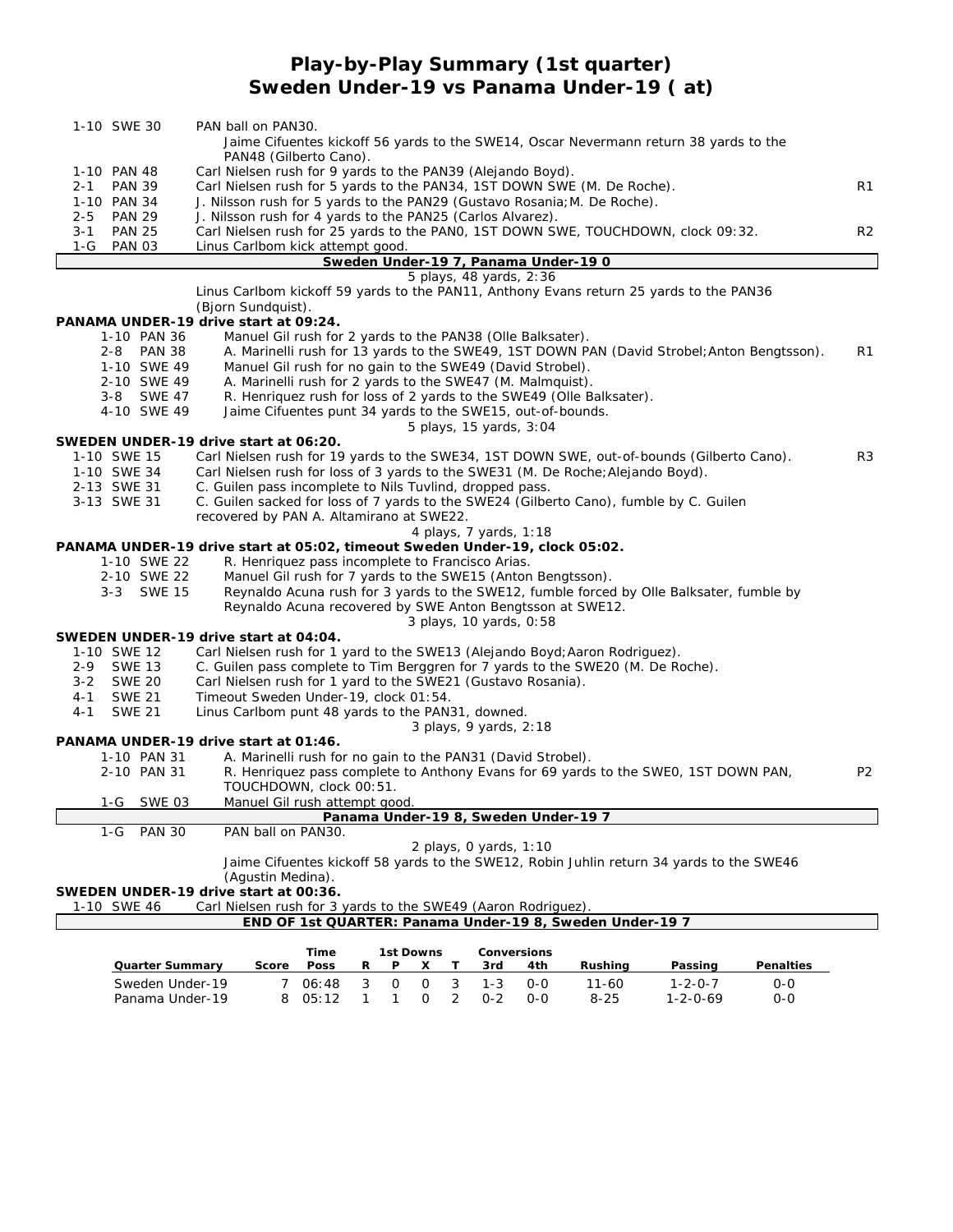## **Quickie Statistics (1st quarter) Sweden Under-19 vs Panama Under-19 ( at)**

|                         |                                                                              | <b>SWE</b>           | <b>PAN</b>               |                                    |                    |
|-------------------------|------------------------------------------------------------------------------|----------------------|--------------------------|------------------------------------|--------------------|
|                         | Score                                                                        | $\overline{7}$       | 8                        |                                    |                    |
|                         | <b>FIRST DOWNS</b>                                                           | 3                    | $\overline{2}$           |                                    |                    |
|                         | RUSHES-YARDS (NET)                                                           | $11 - 60$            | $8 - 25$                 |                                    |                    |
|                         | PASSING YDS (NET)                                                            | 7                    | 69                       |                                    |                    |
|                         | Passes Att-Comp-Int                                                          | $2 - 1 - 0$          | $2 - 1 - 0$              |                                    |                    |
|                         | TOTAL OFFENSE PLAYS-YARDS                                                    | $13 - 67$            | 10-94                    |                                    |                    |
|                         | Fumble Returns-Yards                                                         | $0 - 0$              | $O-O$                    |                                    |                    |
|                         | Punt Returns-Yards                                                           | $0 - 0$              | $0-0$                    |                                    |                    |
|                         | Kickoff Returns-Yards                                                        | $2 - 72$             | $1 - 25$                 |                                    |                    |
|                         | Interception Returns-Yards                                                   | $0 - 0$              | $0-0$                    |                                    |                    |
|                         | Punts (Number-Avg)                                                           | $1 - 48.0$           | $1 - 34.0$               |                                    |                    |
|                         | Fumbles-Lost                                                                 | $1 - 1$              | $1 - 1$                  |                                    |                    |
|                         | Penalties-Yards                                                              | $O-O$<br>06:48       | $O-O$<br>05:12           |                                    |                    |
|                         | Possession Time<br><b>Third-Down Conversions</b>                             | $1$ of $3$           | $0$ of $2$               |                                    |                    |
|                         | Fourth-Down Conversions                                                      | $0$ of $0$           | $0$ of $0$               |                                    |                    |
|                         |                                                                              |                      |                          |                                    |                    |
| Sweden Under-19         |                                                                              | Panama Under-19      |                          |                                    |                    |
| Rushing                 | No. Gain Loss Net TD<br>Lg Avg                                               | Rushing              |                          | No. Gain Loss Net TD               | Lg Avg             |
| Carl Nielsen            | 8<br>25<br>3<br>60<br>1<br>63<br>7.5                                         | A. Marinelli         | 3<br>15                  | 0<br>15<br>0                       | 13<br>5.0          |
| J. Nilsson              | $\overline{2}$<br>5<br>0<br>9<br>0<br>4.5<br>9                               | Manuel Gil           | $\mathfrak{Z}$<br>9      | 0<br>9<br>0                        | 7<br>3.0           |
| C. Guilen               | $\Omega$<br>9<br>$-9$<br>$0 - 9.0$<br>1<br>$\Omega$                          | Reynaldo Acuna       | 3<br>1                   | 0<br>$\sqrt{3}$<br>$\mathsf O$     | 3<br>3.0           |
|                         |                                                                              | R. Henriquez         | 1<br>$\Omega$            | $\overline{2}$<br>$-2$<br>$\Omega$ | $\Omega$<br>$-2.0$ |
| Passing                 | <u>C-A-I</u>                                                                 | Passing              |                          | Yds TD Long Sack                   |                    |
| $\overline{C}$ . Guilen | $\frac{Yds}{}$ TD Long Sack<br>$1 - 2 - 0$                                   | R. Henriquez         | $\frac{1}{1-2-0}$        | 69                                 | 69                 |
| Receiving               |                                                                              | Receiving            |                          |                                    |                    |
| Tim Berggren            | <u>No. Yards</u><br><u>TD</u><br><u>Long</u>                                 | <b>Anthony Evans</b> | No. Yards<br>1 69        | <u>TD</u><br><u>Long</u>           |                    |
|                         |                                                                              |                      |                          |                                    |                    |
| <u>Punting</u>          | Avg Long In20<br><u>No.</u><br><u>Yds - </u><br>TB.                          | Punting              | <u>Yds</u><br><u>No.</u> | Avg Long In20<br>34.0 34 1         | TВ                 |
| Linus Carlbom           | 48<br>48.0<br>48<br>$\Omega$<br>$\Omega$                                     | Jaime Cifuentes      | $\overline{34}$          |                                    |                    |
| <b>Punt Returns</b>     | <b>TD</b><br>No. Yards<br>Long                                               | Punt Returns         | <u>No. Yards</u>         | TD.<br>Long                        |                    |
|                         |                                                                              |                      |                          |                                    |                    |
| Kick Returns            | Yards<br>TD<br>No.<br>Long                                                   | Kick Returns         | No. Yards                | TD<br>Long                         |                    |
| Oscar Nevermann         | 1<br>38<br>$\Omega$<br>38                                                    | <b>Anthony Evans</b> | $\overline{25}$          | $\Omega$<br>25                     |                    |
| Robin Juhlin            | 1<br>34<br>$\Omega$<br>34                                                    |                      |                          |                                    |                    |
| Tackles                 | UA-A<br>Total<br>Sacks<br>TFL                                                | Tackles              | UA-A Total               | Sacks                              | TFL                |
| Olle Balksater          | $3 - 0$<br>$\overline{3.0}$<br>0.0<br>1.0                                    | Gilberto Cano        | $3-0$<br>3.0             | 1.0                                | 1.0                |
| David Strobel           | $2 - 1$<br>2.5<br>0.0<br>0.0                                                 | M. De Roche          | $2 - 2$<br>3.0           | 0.0                                | 0.5                |
| Anton Bengtsson         | $1 - 1$<br>1.5<br>0.0<br>0.0                                                 | Alejando Boyd        | $1 - 2$<br>2.0           | 0.0                                | 0.5                |
| <b>Bjorn Sundquist</b>  | $1 - 0$<br>1.0<br>0.0<br>0.0                                                 | Gustavo Rosania      | $1 - 1$<br>1.5           | 0.0                                | 0.0                |
| Time<br>Qtr             | Scoring Play                                                                 |                      |                          |                                    | V-H                |
| 09:32<br>1st            | SWE - Carl Nielsen 25 yd run (Linus Carlbom kick), 5-48 2:36                 |                      |                          |                                    | $7 - 0$            |
| 00:51                   | PAN - Anthony Evans 69 yd pass from R. Henriquez (Manuel Gil rush), 2-0 1:10 |                      |                          |                                    | 7 - 8              |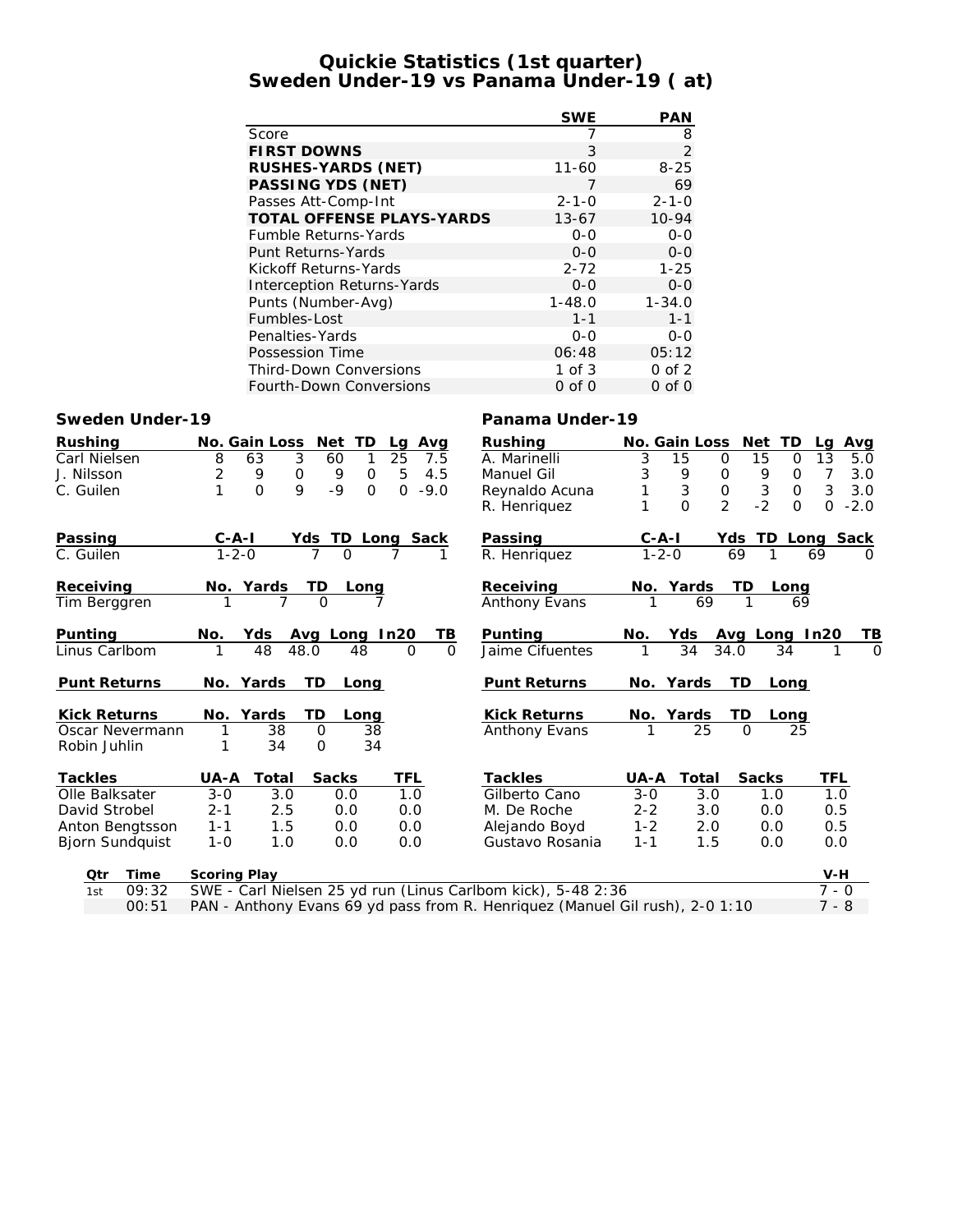## **Play-by-Play Summary (2nd quarter) Sweden Under-19 vs Panama Under-19 ( at)**

| <b>SWE 49</b><br>$2 - 7$                         | Start of 2nd quarter, clock 12:00.                                                                                                                   |                |
|--------------------------------------------------|------------------------------------------------------------------------------------------------------------------------------------------------------|----------------|
| <b>SWE 49</b><br>2-7                             | PENALTY PAN OF (Luis Jaen) 5 yards to the PAN46.                                                                                                     |                |
| $2 - 2$<br><b>PAN 46</b>                         | J. Nilsson rush for 4 yards to the PAN42, 1ST DOWN SWE (Asaf Walker).                                                                                | R4             |
| 1-10 PAN 42<br>2-10 PAN 42                       | C. Guilen pass incomplete to J. Wahlgren, dropped pass.<br>Carl Nielsen rush for 6 yards to the PAN36 (Alejando Boyd).                               |                |
| <b>PAN 36</b><br>$3 - 4$                         | Adam Blom rush for 3 yards to the PAN33 (Alejando Boyd).                                                                                             |                |
| <b>PAN 33</b><br>4-1                             | PENALTY SWE 12 men on the field 5 yards to the PAN38.                                                                                                |                |
| <b>PAN 38</b><br>4-6                             | C. Guilen pass complete to Robin Juhlin for 26 yards to the PAN12, 1ST DOWN SWE,                                                                     | P <sub>5</sub> |
| 1-10 PAN 12                                      | out-of-bounds (J. Samudio).<br>PENALTY PAN UR (David Valdes) 6 yards to the PAN6, 1ST DOWN SWE.                                                      | X6             |
| <b>PAN 06</b><br>1-G                             | Oscar Nevermann rush for 6 yards to the PANO, TOUCHDOWN, clock 09:34.                                                                                |                |
| 1-G<br><b>PAN 03</b>                             | Linus Carlbom kick attempt good.                                                                                                                     |                |
|                                                  | Sweden Under-19 14, Panama Under-19 8                                                                                                                |                |
|                                                  | 7 plays, 54 yards, 3:02                                                                                                                              |                |
|                                                  | Linus Carlbom kickoff 70 yards to the PANO, touchback.<br>PANAMA UNDER-19 drive start at 09:34.                                                      |                |
| 1-10 PAN 20                                      | R. Henriquez pass complete to Manuel Gil for 3 yards to the PAN23, out-of-bounds.                                                                    |                |
| 2-7 PAN 23                                       | R. Henriquez pass complete to Francisco Arias for 7 yards to the PAN30, 1ST DOWN PAN                                                                 | P <sub>3</sub> |
|                                                  | (Olle Balksater).                                                                                                                                    |                |
| 1-10 PAN 30                                      | A. Marinelli rush for 4 yards to the PAN34 (Olle Balksater; Carl Carlbark), PENALTY PAN<br>illegal block (Victor Castillo) 18 yards to the PAN16.    |                |
| 1-24 PAN 16                                      | 1st and 24.                                                                                                                                          |                |
| 1-24 PAN 16                                      | R. Henriquez sacked for loss of 3 yards to the PAN13 (Erik Siljeholm; T. Gottelib).                                                                  |                |
| 2-27 PAN 13                                      | Manuel Gil rush for 8 yards to the PAN21 (Ibrahim Joaque).                                                                                           |                |
| 3-19 PAN 21                                      | Timeout Panama Under-19, clock 07:12.                                                                                                                |                |
| 3-19 PAN 21<br>4-19 PAN 21                       | R. Henriquez pass incomplete to Victor Castillo.<br>Jaime Cifuentes punt 27 yards to the PAN48, Oscar Nevermann return 13 yards to the PAN35         |                |
|                                                  | (Gilberto Cano).                                                                                                                                     |                |
|                                                  | 6 plays, 1 yard, 2:41                                                                                                                                |                |
|                                                  | SWEDEN UNDER-19 drive start at 06:53.                                                                                                                |                |
| 1-10 PAN 35                                      | Carl Nielsen rush for 4 yards to the PAN31 (M. De Roche).                                                                                            |                |
| <b>PAN 31</b><br>2-6<br><b>PAN 26</b><br>$2 - 1$ | PENALTY PAN OF (A. Altamirano) 5 yards to the PAN26.                                                                                                 | P7             |
|                                                  | C. Guilen pass complete to Oscar Nevermann for 26 yards to the PANO, 1ST DOWN SWE,<br>TOUCHDOWN, clock 06:12.                                        |                |
| <b>PAN 03</b><br>1-G                             | Samuel Letho rush attempt failed.                                                                                                                    |                |
|                                                  |                                                                                                                                                      |                |
|                                                  | Sweden Under-19 20, Panama Under-19 8                                                                                                                |                |
|                                                  | 2 plays, 35 yards, 0:49                                                                                                                              |                |
|                                                  | Linus Carlbom kickoff 61 yards to the PAN9, Manuel Gil return 22 yards to the PAN31                                                                  |                |
|                                                  | (Bjorn Sundquist).                                                                                                                                   |                |
| 1-10 PAN 31                                      | PANAMA UNDER-19 drive start at 06:04.<br>R. Henriquez sacked for loss of 3 yards to the PAN28 (T. Gottelib).                                         |                |
| 2-13 PAN 28                                      | R. Henriquez pass incomplete.                                                                                                                        |                |
| 3-13 PAN 28                                      | R. Henriquez sacked for loss of 2 yards to the PAN26 (Erik Siljeholm).                                                                               |                |
| 4-15 PAN 26                                      | Timeout Panama Under-19, clock 04:45.                                                                                                                |                |
| 4-15 PAN 26                                      | Jaime Cifuentes punt 29 yards to the SWE45, Oscar Nevermann return 54 yards to the PAN1,                                                             |                |
|                                                  | out-of-bounds.<br>3 plays, minus 5 yards, 1:31                                                                                                       |                |
|                                                  | SWEDEN UNDER-19 drive start at 04:33.                                                                                                                |                |
| <b>PAN 01</b><br>1-G                             | Oscar Nevermann rush for 1 yard to the PANO, TOUCHDOWN, clock 04:30.                                                                                 |                |
| 1-G PAN 03                                       | Linus Carlbom kick attempt failed (blocked), returned by Gilberto Cano - no score                                                                    |                |
|                                                  | (blocked by Gilberto Cano).                                                                                                                          |                |
|                                                  | Sweden Under-19 26, Panama Under-19 8<br>1 play, 1 yard, 0:09                                                                                        |                |
|                                                  | Linus Carlbom kickoff 53 yards to the PAN17, Anthony Evans return 9 yards to the PAN26                                                               |                |
|                                                  | (Linus Lindstrom).                                                                                                                                   |                |
|                                                  | PANAMA UNDER-19 drive start at 04:24.                                                                                                                |                |
| 1-10 PAN 26<br>2-10 PAN 26                       | R. Henriquez sacked for no gain to the PAN26 (Robin Bahirei).<br>R. Henriquez pass complete to Adrian Flores for 29 yards to the SWE45, 1ST DOWN PAN | P4             |
|                                                  | (Linus Lindstrom; Anton Bengtsson).                                                                                                                  |                |
| 1-10 SWE 45                                      | Timeout Panama Under-19, clock 02:58.                                                                                                                |                |
| 1-10 SWE 45                                      | R. Henriquez pass incomplete to Roberto Porteus.                                                                                                     |                |
| 2-10 SWE 45                                      | R. Henriquez pass incomplete to Adrian Flores, dropped pass.                                                                                         |                |
| 3-10 SWE 45                                      | R. Henriquez pass complete to Anthony Evans for 13 yards to the SWE32, 1ST DOWN PAN<br>(Tobias Asp).                                                 | P5             |
| 1-10 SWE 32                                      | R. Henriquez pass complete to Roberto Porteus for 22 yards to the SWE10, 1ST DOWN PAN<br>(Ibrahim Joaque).                                           | P6             |
| <b>SWE 10</b><br>1-G                             | R. Henriquez pass complete to Anthony Evans for 7 yards to the SWE3 (Anton Bengtsson).                                                               |                |
| SWE 03<br>2-G<br>$2 - G$<br>SWE 03               | Timeout Sweden Under-19, clock 01:24.<br>Reynaldo Acuna rush for 2 yards to the SWE1 (T. Gottelib).                                                  |                |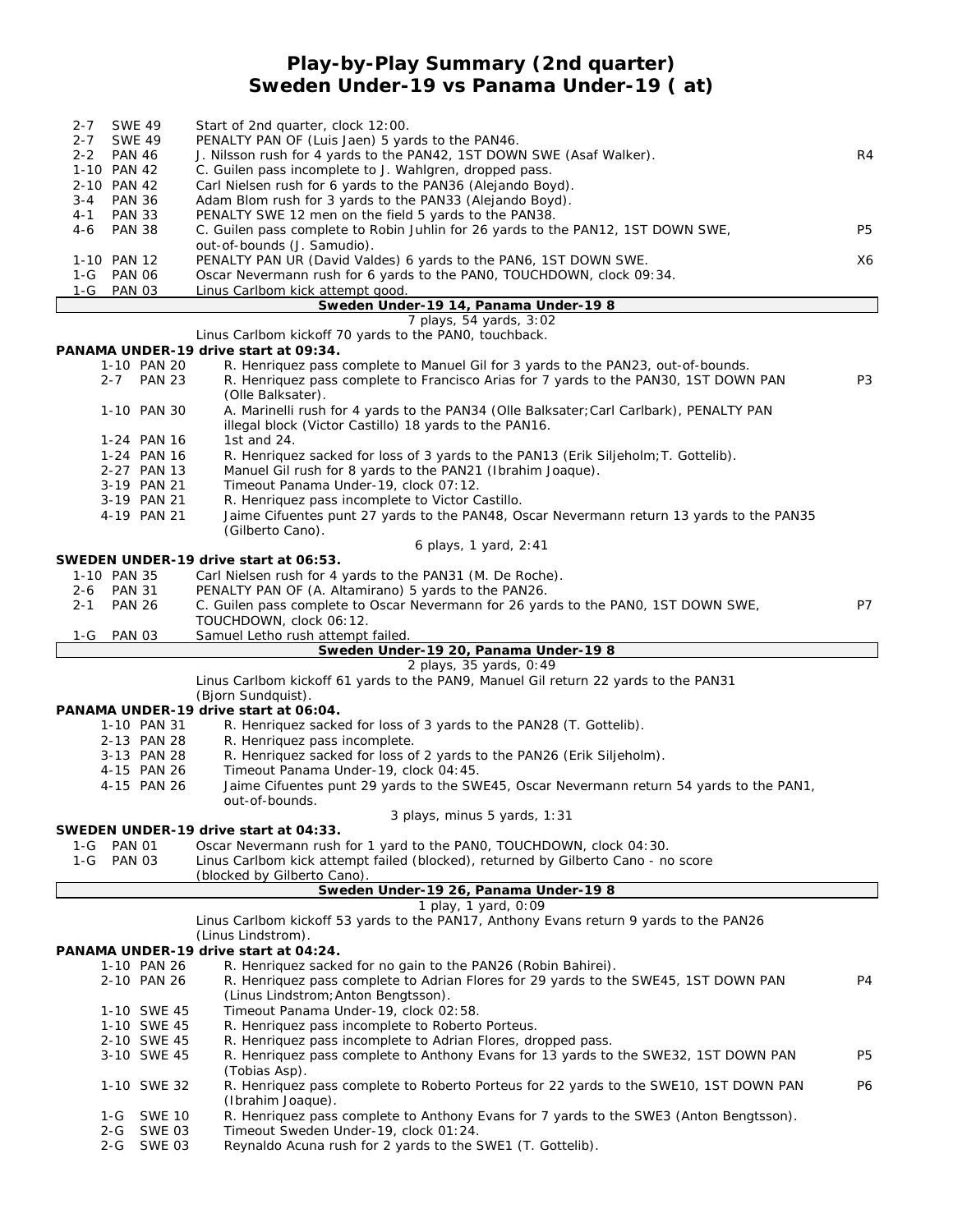## **Play-by-Play Summary (2nd quarter) Sweden Under-19 vs Panama Under-19 ( at)**

| Reynaldo Acuna rush attempt failed.<br>1-G SWE 03<br>Sweden Under-19 26, Panama Under-19 14<br>9 plays, 74 yards, 3:32<br>Jaime Cifuentes kickoff 35 yards to the SWE35, J. Nilsson return 10 yards to the SWE45<br>(Aqustin Medina).<br>SWEDEN UNDER-19 drive start at 00:52.<br>Carl Nielsen rush for 4 yards to the SWE49 (Issac Ibarra).<br>1-10 SWE 45<br>C. Guilen sacked for loss of 1 yard to the SWE48 (Aaron Rodriguez), PENALTY SWE<br>2-6 SWE 49<br>intentional grounding 4 yards to the SWE45, NO PLAY.<br>Anton Bengtsson rush for loss of 1 yard to the SWE44.<br>2-10 SWE 45<br>End of half, clock 00:00.<br>2 plays, minus 1 yard, 0:52 | $3-G$ | SWE 01 | R. Henriquez rush for 1 yard to the SWEO, TOUCHDOWN, clock 00:58. |  |  |  |  |  |  |  |  |  |  |
|----------------------------------------------------------------------------------------------------------------------------------------------------------------------------------------------------------------------------------------------------------------------------------------------------------------------------------------------------------------------------------------------------------------------------------------------------------------------------------------------------------------------------------------------------------------------------------------------------------------------------------------------------------|-------|--------|-------------------------------------------------------------------|--|--|--|--|--|--|--|--|--|--|
|                                                                                                                                                                                                                                                                                                                                                                                                                                                                                                                                                                                                                                                          |       |        |                                                                   |  |  |  |  |  |  |  |  |  |  |
|                                                                                                                                                                                                                                                                                                                                                                                                                                                                                                                                                                                                                                                          |       |        |                                                                   |  |  |  |  |  |  |  |  |  |  |
|                                                                                                                                                                                                                                                                                                                                                                                                                                                                                                                                                                                                                                                          |       |        |                                                                   |  |  |  |  |  |  |  |  |  |  |
|                                                                                                                                                                                                                                                                                                                                                                                                                                                                                                                                                                                                                                                          |       |        |                                                                   |  |  |  |  |  |  |  |  |  |  |
|                                                                                                                                                                                                                                                                                                                                                                                                                                                                                                                                                                                                                                                          |       |        |                                                                   |  |  |  |  |  |  |  |  |  |  |
|                                                                                                                                                                                                                                                                                                                                                                                                                                                                                                                                                                                                                                                          |       |        |                                                                   |  |  |  |  |  |  |  |  |  |  |
|                                                                                                                                                                                                                                                                                                                                                                                                                                                                                                                                                                                                                                                          |       |        |                                                                   |  |  |  |  |  |  |  |  |  |  |
|                                                                                                                                                                                                                                                                                                                                                                                                                                                                                                                                                                                                                                                          |       |        |                                                                   |  |  |  |  |  |  |  |  |  |  |
|                                                                                                                                                                                                                                                                                                                                                                                                                                                                                                                                                                                                                                                          |       |        |                                                                   |  |  |  |  |  |  |  |  |  |  |
|                                                                                                                                                                                                                                                                                                                                                                                                                                                                                                                                                                                                                                                          |       |        |                                                                   |  |  |  |  |  |  |  |  |  |  |
|                                                                                                                                                                                                                                                                                                                                                                                                                                                                                                                                                                                                                                                          |       |        |                                                                   |  |  |  |  |  |  |  |  |  |  |
|                                                                                                                                                                                                                                                                                                                                                                                                                                                                                                                                                                                                                                                          |       |        |                                                                   |  |  |  |  |  |  |  |  |  |  |
|                                                                                                                                                                                                                                                                                                                                                                                                                                                                                                                                                                                                                                                          |       |        | END OF 2nd QUARTER: Sweden Under-19 26, Panama Under-19 14        |  |  |  |  |  |  |  |  |  |  |

|                 |       | Time      |    | 1st Downs |  |   | Conversions |     |         |                   |           |
|-----------------|-------|-----------|----|-----------|--|---|-------------|-----|---------|-------------------|-----------|
| Quarter Summarv | Score | Poss      | P. |           |  |   | 3rd         | 4th | Rushina | Passing           | Penalties |
| Sweden Under-19 | 19.   | 04.16     |    |           |  | 4 | $0 - 1$     |     | 8-27    | $2 - 3 - 0 - 52$  | $2-9$     |
| Panama Under-19 |       | 6 $07:44$ |    | 4         |  | 4 | $2 - 4$     | റ-റ | $8 - 7$ | $6 - 10 - 0 - 81$ | $4 - 34$  |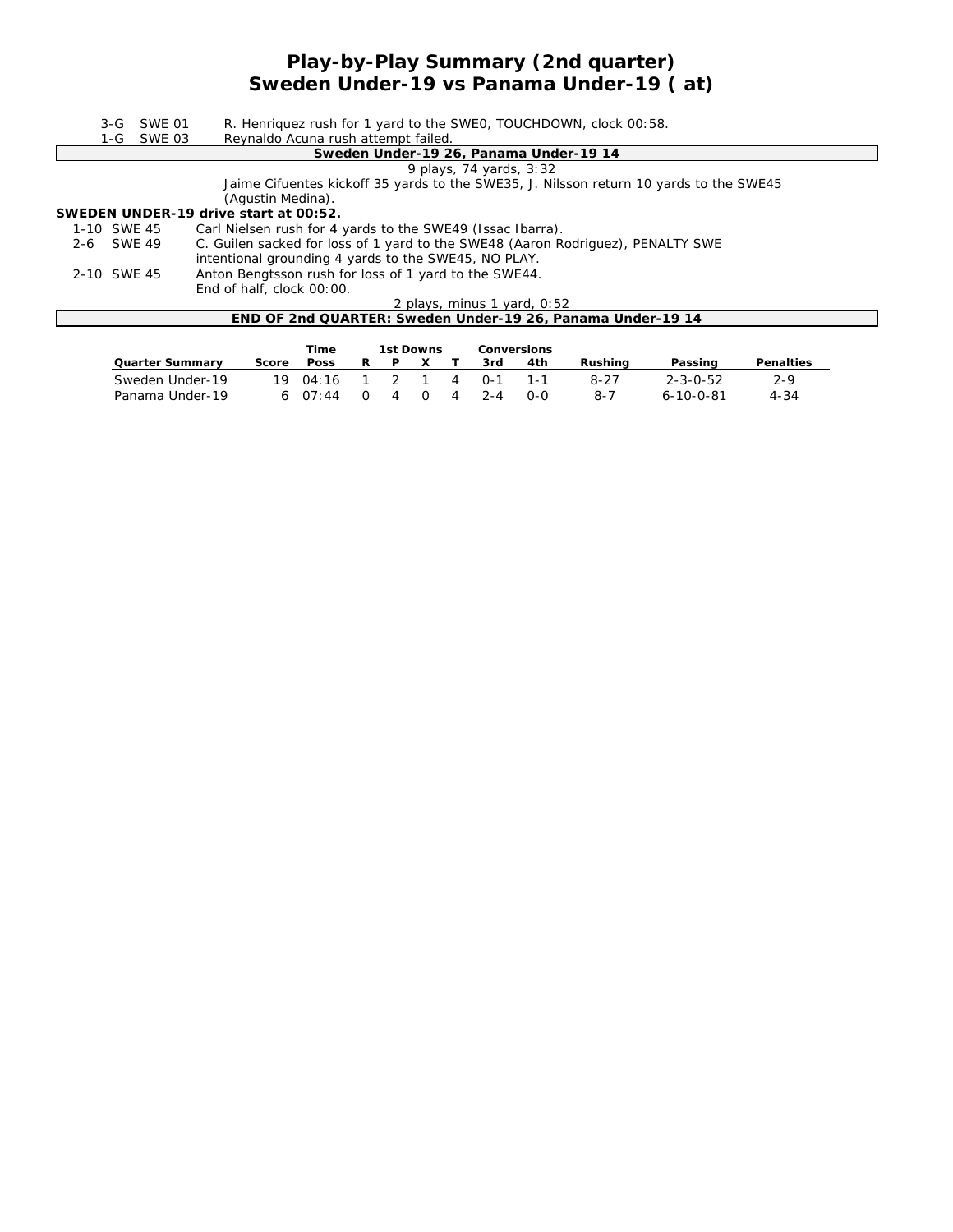## **Quickie Statistics (Halftime) Sweden Under-19 vs Panama Under-19 ( at)**

|                                  | <b>SWE</b>  | <b>PAN</b>   |
|----------------------------------|-------------|--------------|
| Score                            | 26          | 14           |
| <b>FIRST DOWNS</b>               | 7           | 6            |
| RUSHES-YARDS (NET)               | 19-87       | $16 - 32$    |
| PASSING YDS (NET)                | 59          | 150          |
| Passes Att-Comp-Int              | $5 - 3 - 0$ | $12 - 7 - 0$ |
| <b>TOTAL OFFENSE PLAYS-YARDS</b> | 24-146      | 28-182       |
| <b>Fumble Returns-Yards</b>      | $0 - 0$     | $0 - 0$      |
| Punt Returns-Yards               | $2 - 67$    | $0 - 0$      |
| Kickoff Returns-Yards            | $3 - 82$    | $3 - 56$     |
| Interception Returns-Yards       | $0 - 0$     | $0 - 0$      |
| Punts (Number-Avg)               | $1 - 48.0$  | $3 - 30.0$   |
| Fumbles-Lost                     | $1 - 1$     | $1 - 1$      |
| Penalties-Yards                  | $2 - 9$     | $4 - 34$     |
| Possession Time                  | 11:04       | 12:56        |
| <b>Third-Down Conversions</b>    | 1 of 4      | 2 of 6       |
| <b>Fourth-Down Conversions</b>   | 1 of 1      | $0$ of $0$   |

### **Sweden Under-19 Panama Under-19**

| Rushing             | No. Gain Loss<br>Net<br>TD<br>Avg<br>Lg                                               | Rushing              | No. Gain Loss<br>Net TD                     | Avg<br>La      |
|---------------------|---------------------------------------------------------------------------------------|----------------------|---------------------------------------------|----------------|
| Carl Nielsen        | 3<br>77<br>74<br>1<br>25<br>11<br>6.7                                                 | A. Marinelli         | 19<br>$\overline{0}$<br>19<br>$\Omega$<br>4 | 13<br>4.8      |
| J. Nilsson          | 5<br>13<br>$\mathsf{O}\xspace$<br>13<br>$\mathsf{O}\xspace$<br>4.3<br>3               | Manuel Gil           | 17<br>17<br>4<br>0<br>0                     | 8<br>4.2       |
| Oscar Nevermann     | $\overline{2}$<br>6<br>$\overline{7}$<br>$\overline{7}$<br>2<br>$\mathbf 0$<br>3.5    | Reynaldo Acuna       | 2<br>5<br>$\mathsf{O}$<br>5<br>O            | 3<br>2.5       |
| Adam Blom           | $\Omega$<br>3<br>3<br>3<br>$\Omega$<br>3.0<br>1                                       | R. Henriquez         | 6<br>1<br>10<br>$-9$<br>1                   | 1<br>$-1.5$    |
| Passing             | $C - A - I$<br>Yds TD<br>Sack<br>Long                                                 | Passing              | Yds TD Long Sack<br>$C-A-I$                 |                |
| C. Guilen           | $3 - 5 - 0$<br>59<br>1<br>26<br>1                                                     | R. Henriquez         | $7 - 12 - 0$<br>150<br>1                    | 69             |
| Receiving           | TD<br>Yards<br>No.<br>Long                                                            | Receiving            | Yards<br>TD<br>No.<br>Long                  |                |
| Robin Juhlin        | 26<br>$\Omega$<br>26<br>1                                                             | Anthony Evans        | 3<br>89<br>$\mathbf{1}$                     | 69             |
| Oscar Nevermann     | 26<br>26<br>1<br>1                                                                    | <b>Adrian Flores</b> | 29<br>$\mathcal{O}$                         | 29             |
| Tim Berggren        | 1<br>$\Omega$<br>$\overline{7}$<br>$\overline{7}$                                     | Roberto Porteus      | 22<br>$\Omega$<br>1                         | 22             |
|                     |                                                                                       | Francisco Arias      | 1<br>$\overline{7}$<br>$\Omega$             | $\overline{7}$ |
| Punting             | No.<br>Yds<br>Avg Long In20<br>TВ                                                     | Punting              | No.<br>Yds<br>Avg Long In20                 | ΤB             |
| Linus Carlbom       | 48<br>48<br>1<br>48.0<br>O<br>$\Omega$                                                | Jaime Cifuentes      | 3<br>90<br>30.0<br>34                       | $\Omega$       |
| Punt Returns        | No. Yards<br>TD<br>Long                                                               | <b>Punt Returns</b>  | No. Yards<br><b>TD</b><br>Long              |                |
| Oscar Nevermann     | $\mathfrak{D}$<br>$\Omega$<br>54<br>67                                                |                      |                                             |                |
| <b>Kick Returns</b> | TD<br>No. Yards<br>Long                                                               | <b>Kick Returns</b>  | No. Yards<br>TD<br>Long                     |                |
| Robin Juhlin        | 34<br>$\mathsf{O}$<br>34                                                              | Anthony Evans        | $\overline{2}$<br>34<br>$\mathsf{O}$<br>25  |                |
| J. Nilsson          | 10<br>$\mathbf{O}$<br>10                                                              | Manuel Gil           | 22<br>22<br>1<br>$\mathbf 0$                |                |
| Tackles             | Sacks<br>Total<br>TFL<br>UA-A                                                         | Tackles              | UA-A<br>Total<br>Sacks                      | TFL            |
| Olle Balksater      | $4 - 1$<br>1.0<br>4.5<br>0.0                                                          | Gilberto Cano        | $4-0$<br>4.0<br>1.0                         | 1.0            |
| Anton Bengtsson     | $2 - 2$<br>3.0<br>0.0<br>0.0                                                          | Alejando Boyd        | $3 - 2$<br>4.0<br>0.0                       | 0.5            |
| T. Gottelib         | $2 - 1$<br>2.5<br>1.5<br>1.5                                                          | M. De Roche          | $3 - 2$<br>4.0<br>0.0                       | 0.5            |
| David Strobel       | $2 - 1$<br>2.5<br>0.0<br>0.0                                                          | Agustin Medina       | $2 - 0$<br>2.0<br>0.0                       | 0.0            |
| Qtr<br>Time         | Scoring Play                                                                          |                      |                                             | $V-H$          |
| 09:32<br>1st        | SWE - Carl Nielsen 25 yd run (Linus Carlbom kick), 5-48 2:36                          |                      |                                             | $7 - 0$        |
| 00:51               | PAN - Anthony Evans 69 yd pass from R. Henriquez (Manuel Gil rush), 2-0 1:10          |                      |                                             | $7 - 8$        |
| 09:34<br>2nd        | SWE - Oscar Nevermann 6 yd run (Linus Carlbom kick), 7-54 3:02                        |                      |                                             | $14 - 8$       |
| 06:12               | SWE - Oscar Nevermann 26 yd pass from C. Guilen (Samuel Letho rush failed), 2-35 0:49 |                      |                                             | $20 - 8$       |
| 04:30               | SWE - Oscar Nevermann 1 yd run (Linus Carlbom kick blockd), 1-1 0:09                  |                      |                                             | $26 - 8$       |

00:58 PAN - R. Henriquez 1 yd run (Reynaldo Acuna rush failed), 9-74 3:32 26 - 14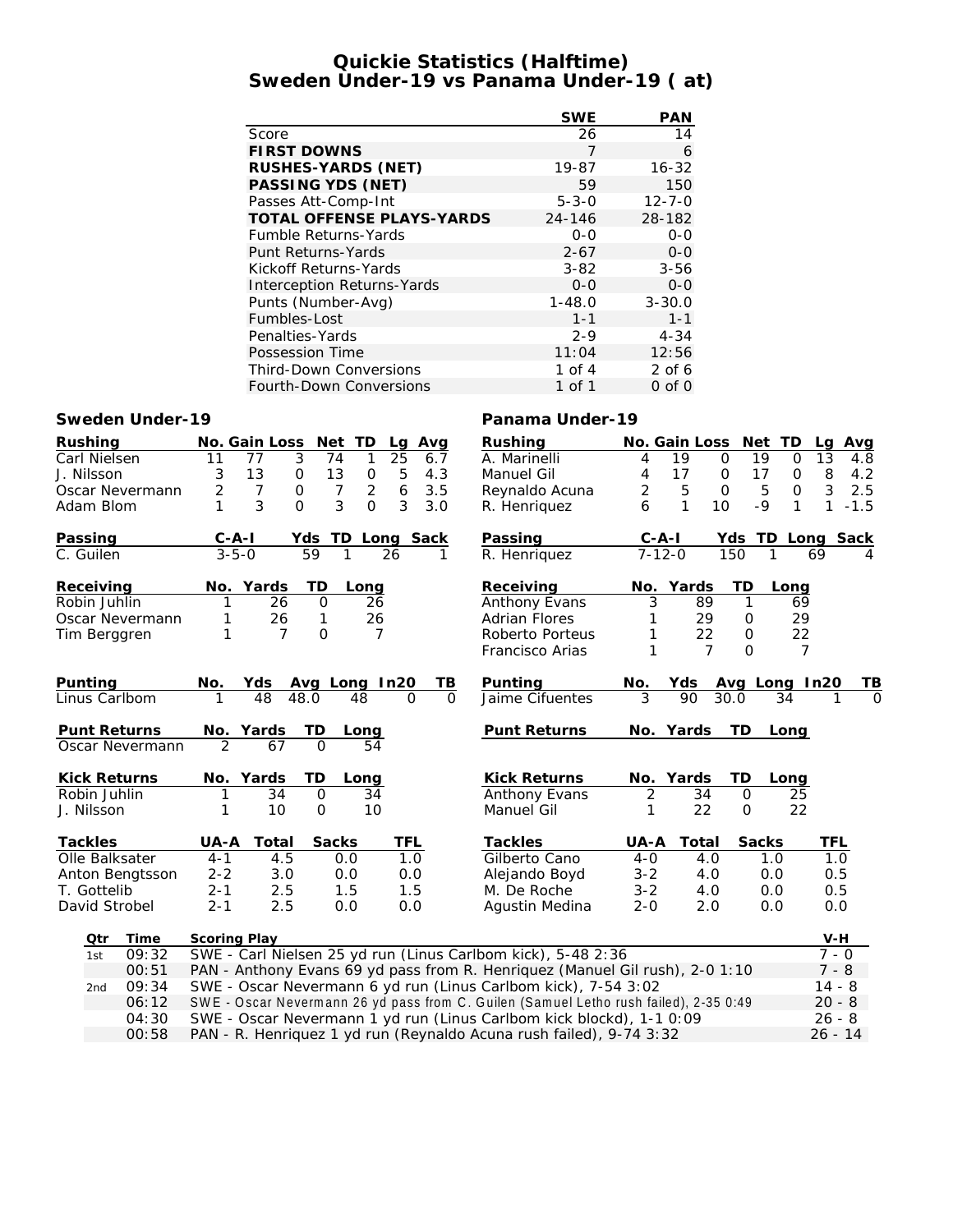## **Play-by-Play Summary (3rd quarter) Sweden Under-19 vs Panama Under-19 ( at)**

| 3-11 SWE 44                                        | Start of 3rd quarter, clock 12:00.<br>SWE ball on SWE30.                                                                                |                 |
|----------------------------------------------------|-----------------------------------------------------------------------------------------------------------------------------------------|-----------------|
|                                                    | Linus Carlbom kickoff 68 yards to the PAN2, Manuel Gil return 62 yards to the SWE36,                                                    |                 |
|                                                    | fumble forced by Oscar Nevermann, fumble by Manuel Gil recovered by SWE Erik Siljeholm at<br>SWE30.                                     |                 |
|                                                    | SWEDEN UNDER-19 drive start at 11:43.                                                                                                   |                 |
| 1-10 SWE 30                                        | Carl Nielsen rush for 1 yard to the SWE31 (Asaf Walker).                                                                                |                 |
| $2 - 9$<br><b>SWE 31</b>                           | Kevin Dillman pass incomplete.                                                                                                          |                 |
| $3-9$<br><b>SWE 31</b>                             | Kevin Dillman pass complete to Joel Bygg for 9 yards to the SWE40, 1ST DOWN SWE (M. De                                                  | P <sub>8</sub>  |
|                                                    | Roche).                                                                                                                                 |                 |
| 1-10 SWE 40                                        | J. Nilsson rush for 5 yards to the SWE45 (M. De Roche).                                                                                 |                 |
| <b>SWE 45</b><br>$2 - 5$                           | Oscar Nevermann rush for 15 yards to the PAN40, 1ST DOWN SWE (Alejando Boyd).                                                           | R9              |
| 1-10 PAN 40                                        | Kevin Dillman sacked for loss of 8 yards to the PAN48 (Jaime Cifuentes).                                                                |                 |
| 2-18 PAN 48                                        | Kevin Dillman pass incomplete.                                                                                                          |                 |
| 3-18 PAN 48                                        | Kevin Dillman pass complete to Robin Juhlin for 16 yards to the PAN32 (Alejando Boyd).                                                  |                 |
| 4-2 PAN 32                                         | Carl Nielsen rush for 17 yards to the PAN15, 1ST DOWN SWE (M. De Roche; Xavier Ramos).                                                  | <b>R10</b>      |
| 1-10 PAN 15                                        | J. Nilsson rush for 4 yards to the PAN11 (Gustavo Rosania).                                                                             |                 |
| $2 - 6$<br><b>PAN 11</b>                           | Kevin Dillman pass complete to Oscar Nevermann for 3 yards to the PAN8 (J. Aguilera).                                                   |                 |
| $3 - 3$<br><b>PAN 08</b>                           | Timeout Sweden Under-19, clock 06:18.                                                                                                   |                 |
| <b>PAN 08</b><br>$3 - 3$<br>$1-G$<br><b>PAN 03</b> | Carl Nielsen rush for 8 yards to the PANO, 1ST DOWN SWE, TOUCHDOWN, clock 06:12.                                                        | R <sub>11</sub> |
|                                                    | Linus Carlbom kick attempt good.<br>Sweden Under-19 33, Panama Under-19 14                                                              |                 |
|                                                    | 12 plays, 70 yards, 5:40                                                                                                                |                 |
|                                                    | Linus Carlbom kickoff 62 yards to the PAN8, Anthony Evans return 20 yards to the PAN28                                                  |                 |
|                                                    | (Rasmus Grim; Linus Lindstrom).                                                                                                         |                 |
|                                                    | PANAMA UNDER-19 drive start at 06:03.                                                                                                   |                 |
| 1-10 PAN 28                                        | PENALTY PAN illegal block 10 yards to the PAN18, 1ST DOWN PAN.                                                                          | X7              |
| 1-10 PAN 18                                        | Victor Castillo rush for 4 yards to the PAN22 (Anton Bengtsson).                                                                        |                 |
| 2-6 PAN 22                                         | A. Marinelli rush for 17 yards to the PAN39, 1ST DOWN PAN (David Strobel).                                                              | R8              |
| 1-10 PAN 39                                        | A. Marinelli rush for loss of 4 yards to the PAN35, fumble forced by David Strobel,                                                     |                 |
|                                                    | fumble by A. Marinelli recovered by SWE Tobias Asp at PAN24, Tobias Asp for 4 yards to                                                  |                 |
|                                                    | the PAN20.                                                                                                                              |                 |
|                                                    | 3 plays, minus 4 yards, 1:09                                                                                                            |                 |
|                                                    | SWEDEN UNDER-19 drive start at 04:54, SWE ball on PAN20.                                                                                |                 |
| 1-10 PAN 20                                        | Oscar Nevermann rush for 20 yards to the PANO, 1ST DOWN SWE, TOUCHDOWN, clock 04:48.                                                    | R <sub>12</sub> |
| 1-G PAN 03                                         | Linus Carlbom kick attempt good.<br>Sweden Under-19 40, Panama Under-19 14                                                              |                 |
|                                                    | 1 play, 20 yards, 0:15                                                                                                                  |                 |
|                                                    | Linus Carlbom kickoff 65 yards to the PAN5, Manuel Gil return 20 yards to the PAN25 (Erik                                               |                 |
|                                                    | Karpmyr).                                                                                                                               |                 |
|                                                    | PANAMA UNDER-19 drive start at 04:39.                                                                                                   |                 |
| 1-10 PAN 25                                        | Timeout Sweden Under-19, clock 04:38.                                                                                                   |                 |
| 1-10 PAN 25<br>2-10 PAN 25                         | R. Henriquez pass incomplete.                                                                                                           |                 |
| 3-10 PAN 25                                        | R. Henriquez pass incomplete.<br>R. Henriquez pass complete to Francisco Arias for 12 yards to the PAN37, 1ST DOWN PAN                  | P9              |
|                                                    | (Johan Lindahl).                                                                                                                        |                 |
| 1-10 PAN 37                                        | R. Henriquez pass complete to Manuel Gil for 3 yards to the PAN40 (Robin Bahirei).                                                      |                 |
| 2-7 PAN 40                                         | R. Henriquez pass incomplete, PENALTY PAN holding 10 yards to the PAN30, NO PLAY.                                                       |                 |
| 2-17 PAN 30                                        | R. Henriquez pass incomplete to Andrews Batista, dropped pass.                                                                          |                 |
| 3-17 PAN 30                                        | R. Henriquez pass complete to Roberto Porteus for 7 yards to the PAN37 (Rasmus Grim).                                                   |                 |
| 4-10 PAN 37                                        | Jaime Cifuentes punt 6 yards to the PAN43, out-of-bounds.                                                                               |                 |
|                                                    | 6 plays, 12 yards, 2:15                                                                                                                 |                 |
|                                                    | SWEDEN UNDER-19 drive start at 02:24.                                                                                                   |                 |
| 1-10 PAN 43                                        | Bjorn Sundquist rush for 3 yards to the PAN40 (Aaron Rodriguez).                                                                        |                 |
| $2 - 7$<br><b>PAN 40</b>                           | Kevin Dillman pass complete to J. Wahlgren for 14 yards to the PAN26, 1ST DOWN SWE,                                                     | P <sub>13</sub> |
|                                                    | out-of-bounds (M. De Roche).                                                                                                            |                 |
| 1-10 PAN 26                                        | Adam Blom rush for 1 yard to the PAN25 (Alejando Boyd; Gilberto Cano).                                                                  |                 |
| $2 - 9$<br><b>PAN 25</b>                           | Kevin Dillman pass complete to J. Wahlgren for 7 yards to the PAN18.                                                                    |                 |
| $3 - 2$<br><b>PAN 18</b>                           | Carl Nielsen rush for 4 yards to the PAN14, 1ST DOWN SWE (A. Altamirano).<br>END OF 3rd QUARTER: Sweden Under-19 40, Panama Under-19 14 | R <sub>14</sub> |
|                                                    |                                                                                                                                         |                 |
|                                                    | Time<br>1st Downs<br>Conversions                                                                                                        |                 |

|                 |       | Time                     |   | 1st Downs |  | Conversions |                 |     |         |                  |           |
|-----------------|-------|--------------------------|---|-----------|--|-------------|-----------------|-----|---------|------------------|-----------|
| Quarter Summary | Score | <b>Poss</b>              | R | PX        |  |             | 3rd             | 4th | Rushina | Passing          | Penalties |
| Sweden Under-19 |       | 14 08:19 5 2 0 7 2-3 1-1 |   |           |  |             |                 |     | 11-70   | $5 - 7 - 0 - 49$ | O-O       |
| Panama Under-19 |       | 0.03:41                  |   |           |  |             | 1 1 1 3 1-2 0-0 |     | $3-6$   | $3 - 6 - 0 - 22$ | 2-20      |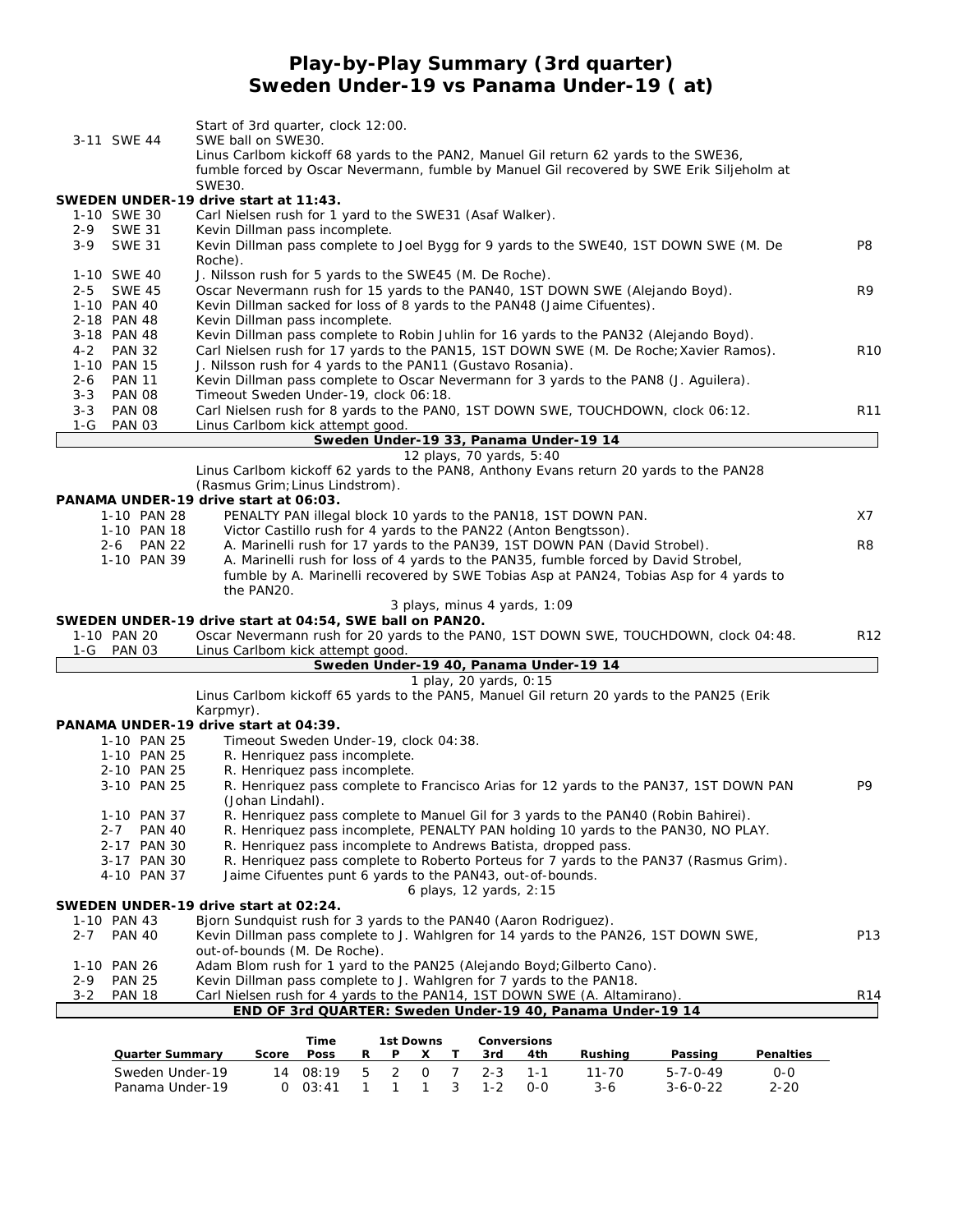## **Quickie Statistics (3rd quarter) Sweden Under-19 vs Panama Under-19 ( at)**

|                                  | <b>SWE</b>   | <b>PAN</b>    |
|----------------------------------|--------------|---------------|
| Score                            | 40           | 14            |
| <b>FIRST DOWNS</b>               | 14           | 9             |
| RUSHES-YARDS (NET)               | 30-157       | 19-38         |
| PASSING YDS (NET)                | 108          | 172           |
| Passes Att-Comp-Int              | $12 - 8 - 0$ | $18 - 10 - 0$ |
| <b>TOTAL OFFENSE PLAYS-YARDS</b> | 42-265       | $37 - 210$    |
| <b>Fumble Returns-Yards</b>      | $1 - 4$      | $0 - 0$       |
| Punt Returns-Yards               | $2 - 67$     | $0 - 0$       |
| Kickoff Returns-Yards            | $3 - 82$     | $6 - 164$     |
| Interception Returns-Yards       | $0 - 0$      | $0 - 0$       |
| Punts (Number-Avg)               | $1 - 48.0$   | $4 - 24.0$    |
| Fumbles-Lost                     | $1 - 1$      | $3 - 3$       |
| Penalties-Yards                  | $2 - 9$      | $6 - 54$      |
| Possession Time                  | 19:23        | 16:37         |
| <b>Third-Down Conversions</b>    | 4 of 8       | 3 of 8        |
| <b>Fourth-Down Conversions</b>   | $2$ of $2$   | $0$ of $0$    |

### **Sweden Under-19 Panama Under-19**

| Rushing      |                                                                                                                                                         |                | No. Gain Loss                                                | Net TD               |                | Avg<br>Lg              |          | Rushing                                                                               |                | No. Gain Loss |                     | Net TD        | Lq        | Avg |
|--------------|---------------------------------------------------------------------------------------------------------------------------------------------------------|----------------|--------------------------------------------------------------|----------------------|----------------|------------------------|----------|---------------------------------------------------------------------------------------|----------------|---------------|---------------------|---------------|-----------|-----|
| Carl Nielsen |                                                                                                                                                         | 15             | $\overline{3}$<br>107                                        | 104                  | $\overline{2}$ | $\overline{25}$<br>6.9 |          | A. Marinelli                                                                          | 6              | 36<br>15      | 21                  | $\mathbf{O}$  | 17        | 3.5 |
|              | Oscar Nevermann                                                                                                                                         | 4              | 42<br>$\mathbf 0$                                            | 42                   | $\mathfrak{Z}$ | 20<br>10.5             |          | Manuel Gil                                                                            | 4              | 17            | $\mathbf 0$<br>17   | $\mathsf{O}$  | 8         | 4.2 |
| J. Nilsson   |                                                                                                                                                         | 5              | 22<br>$\mathbf{O}$                                           | 22                   | $\mathsf O$    | 5<br>4.4               |          | Reynaldo Acuna                                                                        | 2              | 5             | $\mathsf{O}$        | 5<br>$\Omega$ | 3         | 2.5 |
| Adam Blom    |                                                                                                                                                         | $\overline{2}$ | 4<br>$\Omega$                                                | 4                    | $\Omega$       | 3<br>2.0               |          | Victor Castillo                                                                       | 1              | 4             | $\Omega$            | $\Omega$<br>4 | 4         | 4.0 |
| Passing      |                                                                                                                                                         | $C - A - I$    |                                                              | TD<br>Yds            |                | Long Sack              |          | Passing                                                                               | $C-A-I$        |               | Yds                 | TD.           | Long Sack |     |
|              | Kevin Dillman                                                                                                                                           | $5 - 7 - 0$    |                                                              | 49<br>$\overline{O}$ | 16             | 1                      |          | R. Henriquez                                                                          | $10 - 18 - 0$  |               | 172                 | 1             | 69        |     |
| C. Guilen    |                                                                                                                                                         | $3 - 5 - 0$    |                                                              | 59<br>1              | 26             | 1                      |          |                                                                                       |                |               |                     |               |           |     |
| Receiving    |                                                                                                                                                         |                | No. Yards                                                    | TD                   | Long           |                        |          | Receiving                                                                             | No.            | Yards         | TD                  | Long          |           |     |
| Robin Juhlin |                                                                                                                                                         | $\overline{2}$ | 42                                                           | $\Omega$             | 26             |                        |          | <b>Anthony Evans</b>                                                                  | $\overline{3}$ | 89            | $\mathbf{1}$        | 69            |           |     |
|              | Oscar Nevermann                                                                                                                                         | $\overline{2}$ | 29                                                           | 1                    | 26             |                        |          | Roberto Porteus                                                                       | 2              | 29            | $\mathbf 0$         | 22            |           |     |
| J. Wahlgren  |                                                                                                                                                         | $\overline{2}$ | 21                                                           | 0                    | 14             |                        |          | Francisco Arias                                                                       | 2              | 19            | $\mathbf 0$         | 12            |           |     |
| Joel Bygg    |                                                                                                                                                         | 1              | 9                                                            | $\Omega$             | 9              |                        |          | Manuel Gil                                                                            | $\overline{2}$ | 6             | $\Omega$            | 3             |           |     |
| Punting      |                                                                                                                                                         | No.            | Yds Avg Long In20                                            |                      |                | TВ                     |          | Punting                                                                               | No.            | Yds           |                     | Avg Long In20 |           | ΤB  |
|              | Linus Carlbom                                                                                                                                           |                | 48                                                           | 48.0                 | 48             | $\Omega$               | $\Omega$ | Jaime Cifuentes                                                                       | 4              | 96            | 24.0                | 34            |           | Ω   |
|              | Punt Returns                                                                                                                                            |                | No. Yards                                                    | TD                   | Long           |                        |          | <b>Punt Returns</b>                                                                   | No.            | Yards         | TD                  | Long          |           |     |
|              | Oscar Nevermann                                                                                                                                         | $\overline{2}$ | 67                                                           | $\Omega$             | 54             |                        |          |                                                                                       |                |               |                     |               |           |     |
|              | <b>Kick Returns</b>                                                                                                                                     |                | No. Yards                                                    | ТD                   | Long           |                        |          | <b>Kick Returns</b>                                                                   |                | No. Yards     | TD                  | Long          |           |     |
| Robin Juhlin |                                                                                                                                                         |                | 34                                                           | $\Omega$             | 34             |                        |          | <b>Manuel Gil</b>                                                                     | 3              | 110           | $\mathbf 0$         | 62            |           |     |
|              | Oscar Nevermann                                                                                                                                         | 1              | 38                                                           | $\mathsf{O}\xspace$  | 38             |                        |          | Anthony Evans                                                                         | 3              | 54            | $\mathsf{O}\xspace$ | 25            |           |     |
| Tackles      |                                                                                                                                                         | UA-A           | Total                                                        | Sacks                |                | <b>TFL</b>             |          | Tackles                                                                               | UA-A           | Total         | Sacks               |               | TFL       |     |
|              | Olle Balksater                                                                                                                                          | $4 - 1$        | 4.5                                                          | 0.0                  |                | 1.0                    |          | M. De Roche                                                                           | $6 - 3$        | 7.5           |                     | 0.0           | 0.5       |     |
|              | David Strobel                                                                                                                                           | $4 - 1$        | 4.5                                                          | 0.0                  |                | 1.0                    |          | Alejando Boyd                                                                         | $5 - 3$        | 6.5           |                     | 0.0           | 0.5       |     |
|              | Anton Bengtsson                                                                                                                                         | $3 - 2$        | 4.0                                                          | 0.0                  |                | 0.0                    |          | Gilberto Cano                                                                         | $4 - 1$        | 4.5           |                     | 1.0           | 1.0       |     |
| T. Gottelib  |                                                                                                                                                         | $2 - 1$        | 2.5                                                          | 1.5                  |                | 1.5                    |          | Aaron Rodriguez                                                                       | $2 - 1$        | 2.5           |                     | 0.0           | 0.0       |     |
| Qtr          | Time                                                                                                                                                    | Scoring Play   |                                                              |                      |                |                        |          |                                                                                       |                |               |                     |               | V-H       |     |
| 1st          | 09:32                                                                                                                                                   |                |                                                              |                      |                |                        |          | SWE - Carl Nielsen 25 yd run (Linus Carlbom kick), 5-48 2:36                          |                |               |                     |               | $7 - 0$   |     |
|              | 00:51                                                                                                                                                   |                |                                                              |                      |                |                        |          |                                                                                       |                |               |                     |               | $7 - 8$   |     |
| 2nd          | PAN - Anthony Evans 69 yd pass from R. Henriquez (Manuel Gil rush), 2-0 1:10<br>SWE - Oscar Nevermann 6 yd run (Linus Carlbom kick), 7-54 3:02<br>09:34 |                |                                                              |                      |                |                        |          |                                                                                       | $14 - 8$       |               |                     |               |           |     |
|              | 06:12                                                                                                                                                   |                |                                                              |                      |                |                        |          | SWE - Oscar Nevermann 26 yd pass from C. Guilen (Samuel Letho rush failed), 2-35 0:49 |                |               |                     |               | $20 - 8$  |     |
|              | 04:30                                                                                                                                                   |                |                                                              |                      |                |                        |          | SWE - Oscar Nevermann 1 yd run (Linus Carlbom kick blockd), 1-1 0:09                  |                |               |                     |               | $26 - 8$  |     |
|              | 00:58                                                                                                                                                   |                |                                                              |                      |                |                        |          | PAN - R. Henriquez 1 yd run (Reynaldo Acuna rush failed), 9-74 3:32                   |                |               |                     |               | $26 - 14$ |     |
| 3rd          | 06:12                                                                                                                                                   |                |                                                              |                      |                |                        |          |                                                                                       |                |               |                     |               | $33 - 14$ |     |
|              |                                                                                                                                                         |                | SWE - Carl Nielsen 8 yd run (Linus Carlbom kick), 12-70 5:40 |                      |                |                        |          |                                                                                       |                |               |                     |               |           |     |

04:48 SWE - Oscar Nevermann 20 yd run (Linus Carlbom kick), 1-20 0:15 40 - 14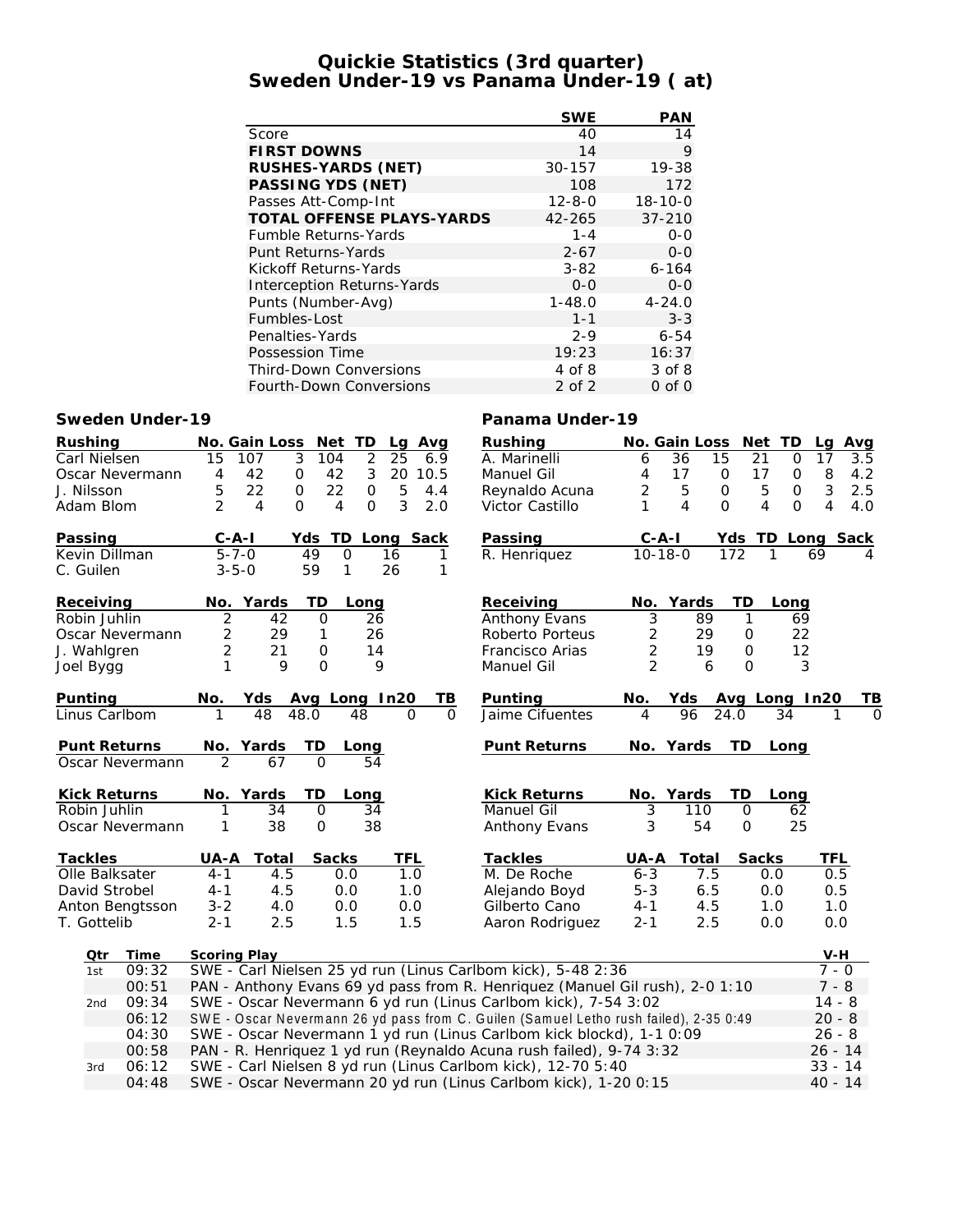## **Play-by-Play Summary (4th quarter) Sweden Under-19 vs Panama Under-19 ( at)**

|         | 1-10 PAN 14                | Start of 4th quarter, clock 12:00.                                                                                       |                 |
|---------|----------------------------|--------------------------------------------------------------------------------------------------------------------------|-----------------|
|         | 1-10 PAN 14                | Kevin Dillman pass incomplete (Sergio Moreno).                                                                           |                 |
|         | 2-10 PAN 14                | Bjorn Sundquist rush for 1 yard to the PAN13 (Gilberto Cano).                                                            |                 |
| $3 - 9$ | <b>PAN 13</b>              | Kevin Dillman pass complete to Robin Juhlin for 8 yards to the PAN5 (Gustavo Rosania; M.<br>De Roche).                   |                 |
| 4-1     | PAN 05                     | Oscar Nevermann rush for 2 yards to the PAN3, 1ST DOWN SWE (Aaron Rodriguez).                                            | R <sub>15</sub> |
|         | 1-G PAN 03                 | Kevin Dillman rush for 3 yards to the PANO, TOUCHDOWN, clock 09:53.                                                      |                 |
| 1-G     | <b>PAN 03</b>              | Linus Carlbom kick attempt good.                                                                                         |                 |
|         |                            | Sweden Under-19 47, Panama Under-19 14                                                                                   |                 |
|         |                            | 10 plays, 43 yards, 4:38<br>Linus Carlbom kickoff 65 yards to the PAN5, Manuel Gil return 11 yards to the PAN16 (Erik    |                 |
|         |                            | Karpmyr).                                                                                                                |                 |
|         |                            | PANAMA UNDER-19 drive start at 09:46.                                                                                    |                 |
|         | 1-10 PAN 16                | R. Henriquez pass complete to Anthony Evans for 11 yards to the PAN27, 1ST DOWN PAN                                      | P <sub>10</sub> |
|         |                            | (Anton Bengtsson).                                                                                                       |                 |
|         | 1-10 PAN 27                | R. Henriquez pass intercepted by Tobias Asp at the PAN41, Tobias Asp return 15 yards to                                  |                 |
|         |                            | the PAN26 (Amir Lee).                                                                                                    |                 |
|         |                            | 2 plays, 11 yards, 0:26<br>SWEDEN UNDER-19 drive start at 09:20.                                                         |                 |
|         | 1-10 PAN 26                | Carl Nielsen rush for 4 yards to the PAN22, out-of-bounds (Xavier Ramos).                                                |                 |
|         | 2-6 PAN 22                 | Linus Carlbom rush for 4 yards to the PAN18 (Alejando Boyd).                                                             |                 |
| $3 - 2$ | <b>PAN 18</b>              | Bjorn Sundquist rush for loss of 4 yards to the PAN22 (Gilberto Cano).                                                   |                 |
| $4 - 6$ | <b>PAN 22</b>              | C. Guilen rush for loss of 7 yards to the PAN29, fumble by C. Guilen recovered by PAN                                    |                 |
|         |                            | Sergio Moreno at PAN45.                                                                                                  |                 |
|         |                            | 4 plays, minus 19 yards, 1:55                                                                                            |                 |
|         | 1-10 PAN 45                | PANAMA UNDER-19 drive start at 07:25.                                                                                    | P11             |
|         |                            | R. Henriquez pass complete to Ernesto Calvo for 24 yards to the SWE31, 1ST DOWN PAN<br>(Rasmus Grim).                    |                 |
|         | 1-10 SWE 31                | R. Henriquez pass incomplete to Anthony Evans, PENALTY PAN ineligible downfield on pass 5                                |                 |
|         |                            | yards to the SWE36, NO PLAY.                                                                                             |                 |
|         | 1-15 SWE 36                | R. Henriquez pass complete to Roberto Porteus for 36 yards to the SWEO, 1ST DOWN PAN,                                    | P12             |
|         |                            | TOUCHDOWN, clock 06:53.                                                                                                  |                 |
|         | 1-G SWE 03                 | Adrian Flores rush attempt failed.                                                                                       |                 |
|         |                            | Sweden Under-19 47, Panama Under-19 20<br>2 plays, 55 yards, 0:34                                                        |                 |
|         |                            | Jaime Cifuentes kickoff 21 yards to the SWE49, on-side kick, recovered by SWE on 50                                      |                 |
|         |                            | yardline.                                                                                                                |                 |
|         |                            | SWEDEN UNDER-19 drive start at 06:51.                                                                                    |                 |
|         | 1-10 SWE 50                | Bjorn Sundquist rush for no gain to the 50 yardline (Gilberto Cano).                                                     |                 |
|         | 2-10 SWE 50                | Kevin Dillman rush for 2 yards to the PAN48 (Aldo Acosta; Gilberto Gibbs).                                               |                 |
|         | 3-8 PAN 48                 | Carl Nielsen rush for loss of 4 yards to the SWE48 (Alejando Boyd).                                                      |                 |
|         | 4-12 SWE 48                | Linus Carlbom punt 32 yards to the PAN20, downed.                                                                        |                 |
|         |                            | 3 plays, minus 2 yards, 2:19                                                                                             |                 |
|         |                            | PANAMA UNDER-19 drive start at 04:32.                                                                                    |                 |
|         | 1-10 PAN 20                | R. Henriquez rush for loss of 2 yards to the PAN18, fumble by R. Henriquez recovered by<br>PAN Team Panama at PAN18.     |                 |
|         | 2-12 PAN 18                | R. Henriquez pass incomplete to Anthony Evans, dropped pass.                                                             |                 |
|         | 3-12 PAN 18                | R. Henriquez pass incomplete (A. Wittberg).                                                                              |                 |
|         | 4-12 PAN 18                | R. Henriquez pass intercepted by Marcus Grip at the PAN26, Marcus Grip return 20 yards to                                |                 |
|         |                            | the PAN6 (Victor Castillo).                                                                                              |                 |
|         |                            | 4 plays, minus 2 yards, 0:53                                                                                             |                 |
|         |                            | SWEDEN UNDER-19 drive start at 03:39.                                                                                    |                 |
|         | 1-G PAN 06<br>1-G PAN 03   | Oscar Nevermann rush for 6 yards to the PANO, TOUCHDOWN, clock 03:34.                                                    |                 |
|         |                            | Linus Carlbom kick attempt good.<br>Sweden Under-19 54, Panama Under-19 20                                               |                 |
|         |                            | 1 play, 6 yards, 0:05                                                                                                    |                 |
|         |                            | Linus Carlbom kickoff 52 yards to the PAN18, out-of-bounds, PAN ball on PAN40, PANAMA UNDER-19 drive start at 03:34, PAN |                 |
|         | 1-10 PAN 40                | R. Henriquez pass complete to Francisco Arias for 10 yards to the 50 yardline, 1ST DOWN                                  | P <sub>13</sub> |
|         |                            | PAN (Anton Bengtsson; Joel Tsegaye).                                                                                     |                 |
|         | 1-10 PAN 50                | R. Henriquez pass incomplete.                                                                                            |                 |
|         | 2-10 PAN 50                | QB hurry by David Strobel.                                                                                               |                 |
|         | 2-10 PAN 50                | R. Henriquez pass complete to Anthony Evans for 20 yards to the SWE30, 1ST DOWN PAN (Erik                                | P14             |
|         |                            | Karpmyr).                                                                                                                |                 |
|         | 1-10 SWE 30                | Timeout Sweden Under-19, clock 02:52.                                                                                    |                 |
|         | 1-10 SWE 30<br>2-10 SWE 30 | R. Henriquez pass incomplete (Ibrahim Joaque).<br>R. Henriquez pass incomplete to Ramy Katz, dropped pass.               |                 |
|         | 3-10 SWE 30                | R. Henriquez pass complete to Ernesto Calvo for 20 yards to the SWE10, 1ST DOWN PAN                                      | P15             |
|         |                            | (Ibrahim Joaque; Anton Bengtsson).                                                                                       |                 |
|         | 1-G SWE 10                 | R. Henriquez pass incomplete.                                                                                            |                 |
|         |                            |                                                                                                                          |                 |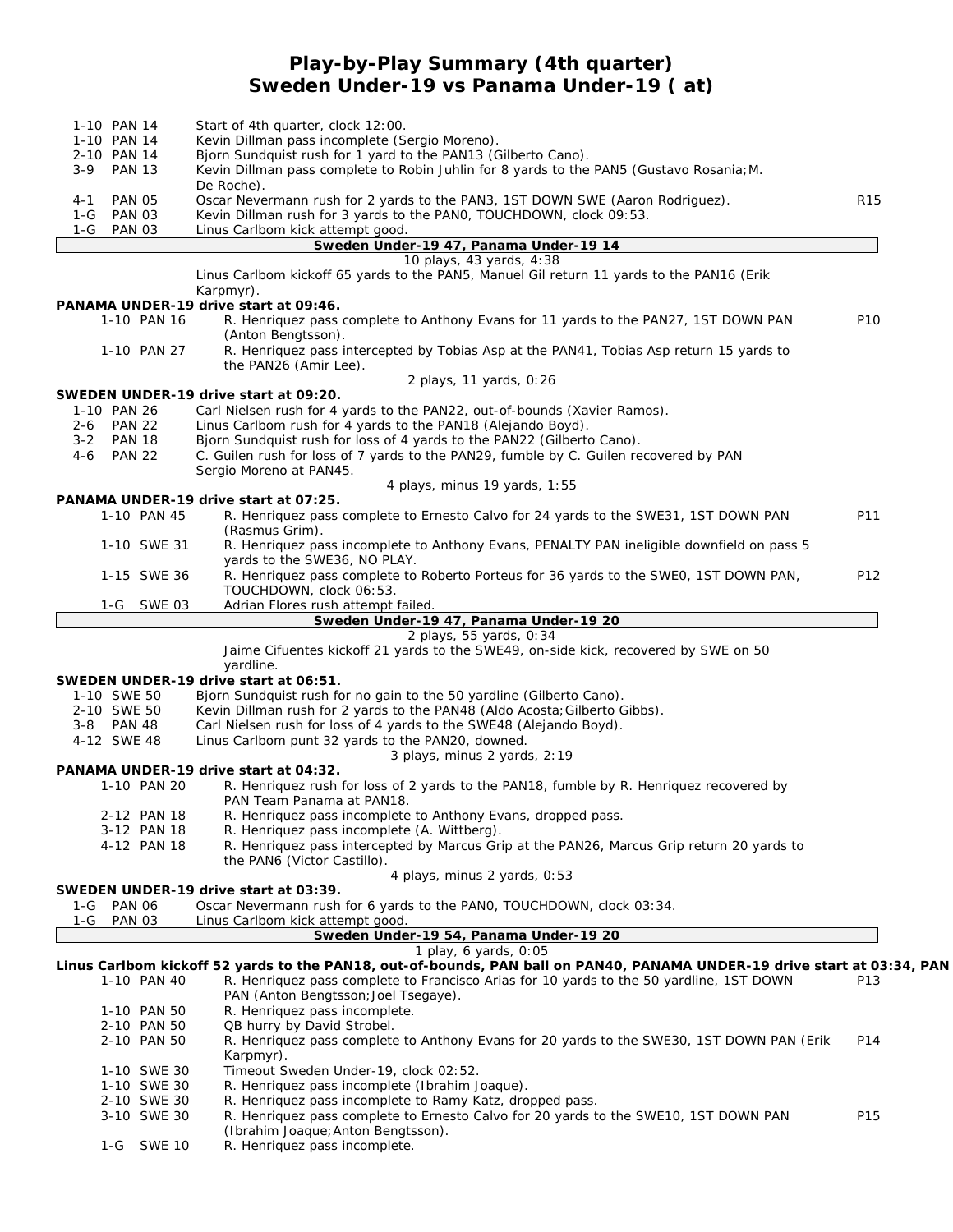# **Play-by-Play Summary (4th quarter) Sweden Under-19 vs Panama Under-19 ( at)**

| R. Henriquez pass incomplete to Ernesto Calvo.<br>2-G SWE 10 |  |
|--------------------------------------------------------------|--|
|--------------------------------------------------------------|--|

3-G SWE 10 R. Henriquez sacked for loss of 10 yards to the SWE20 (Joel Tsegaye; J. Magnusson).<br>4-G SWE 20 R. Henriquez pass complete to Roberto Porteus for 17 yards to the SWE3.

R. Henriquez pass complete to Roberto Porteus for 17 yards to the SWE3. *10 plays, 57 yards, 2:22*

**SWEDEN UNDER-19 drive start at 01:12.** Carl Nielsen rush for 14 yards to the SWE17 (Alejando Boyd), PENALTY SWE holding (Samuel Letho) 2 yards to the SWE5, NO PLAY.

1-12 SWE 05 Carl Nielsen rush for 5 yards to the SWE10 (Gilberto Cano). End of game, clock 00:00.

| $= 1.4$ or gainly order sorrow.                     |  |
|-----------------------------------------------------|--|
| ' plav. 3 vards. 1:12                               |  |
| FINAL SCORE: Sweden Under-19 54, Panama Under-19 20 |  |
|                                                     |  |

|                 |       | Time | 1st Downs |  | Conversions              |     |             |            |           |
|-----------------|-------|------|-----------|--|--------------------------|-----|-------------|------------|-----------|
| Quarter Summary | Score | Poss | RPXT      |  | 3rd                      | 4th | Rushina     | Passing    | Penalties |
| Sweden Under-19 |       |      |           |  | 14 07:45 1 0 0 1 0-3 1-2 |     | $12-(-4)$   | 1-2-0-8    | $1 - 2$   |
| Panama Under-19 |       |      |           |  | 6 04:15 0 6 0 6 1-3 0-2  |     | $2 - (-12)$ | 7-16-2-138 | $1 - 5$   |